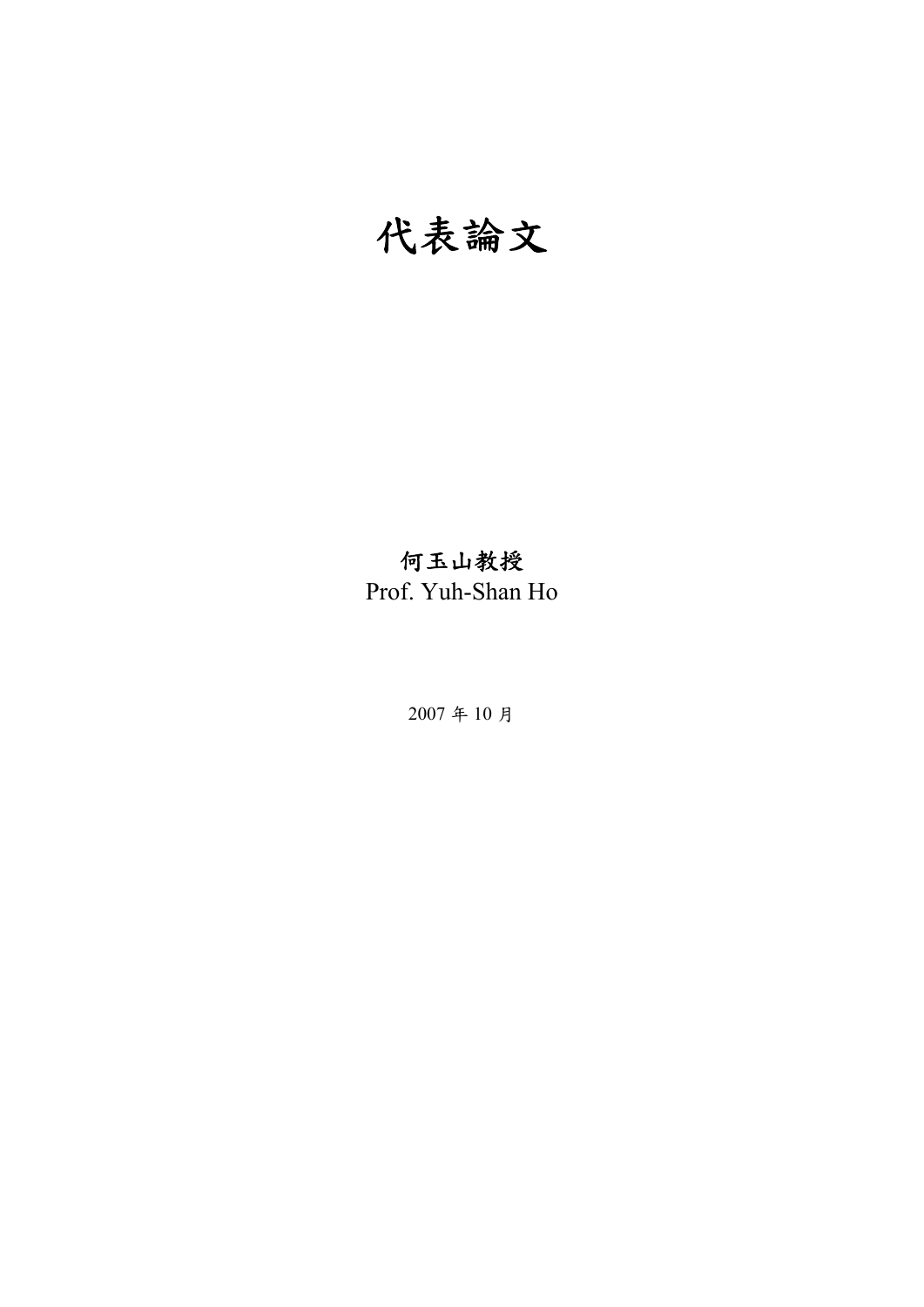目錄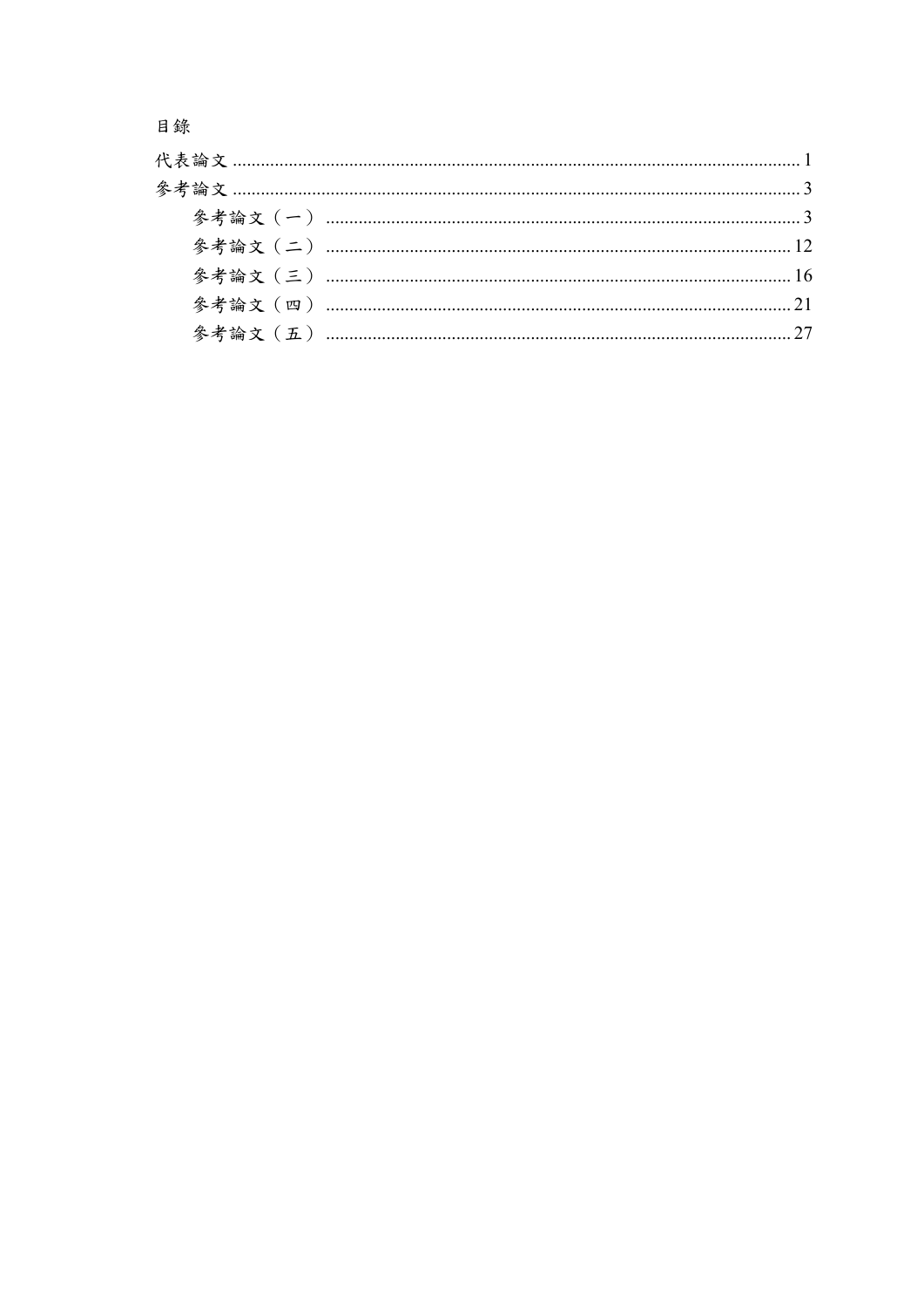# 代表論文

**Ho, Y.S.**\* (2004), Pseudo-isotherms using a second order kinetic expression constant. *Adsorption-Journal of the International Adsorption Society*, **10** (2), 151-158. **(SCI)**  代表論文中文譯名:二級動力學常數之僞等溫線

Document type: Article Language: English Cited references: 20 Times cited: 13 Rank 1st in citation from 30 papers of *Adsorption-Journal of the International Adsorption Society* (2004), Last data updates: 28 September 2007

Abstract: The kinetics of four sorption systems, Cu/tree fern, Pb/tree fern, AB9/activated clay and BR18/activated clay have been studied based on the assumption of a pseudo-second order rate law. Pseudo-isotherms using the pseudo-second order kinetic expression constant have been developed to describe the four liquid-solid sorption systems. The experimental results have been analyzed using a pseudo-Langmuir and a pseudo-Redlich-Peterson isotherm. Both isotherms were found to represent the measured sorption data well. According to the evaluation using the pseudo-Langmuir equation, the monolayer sorption capacities were obtained to be 13.9,  $46.6$ , 124 and 105 mg g<sup>-1</sup> for copper, lead, AB9 and BR18 respectively.

### **Subject Categories:**

Physical Chemistry: Impact Factor 0.590, 91/108 (2006)

Chemical Engineering: Impact Factor 0.590, 62/110 (2006)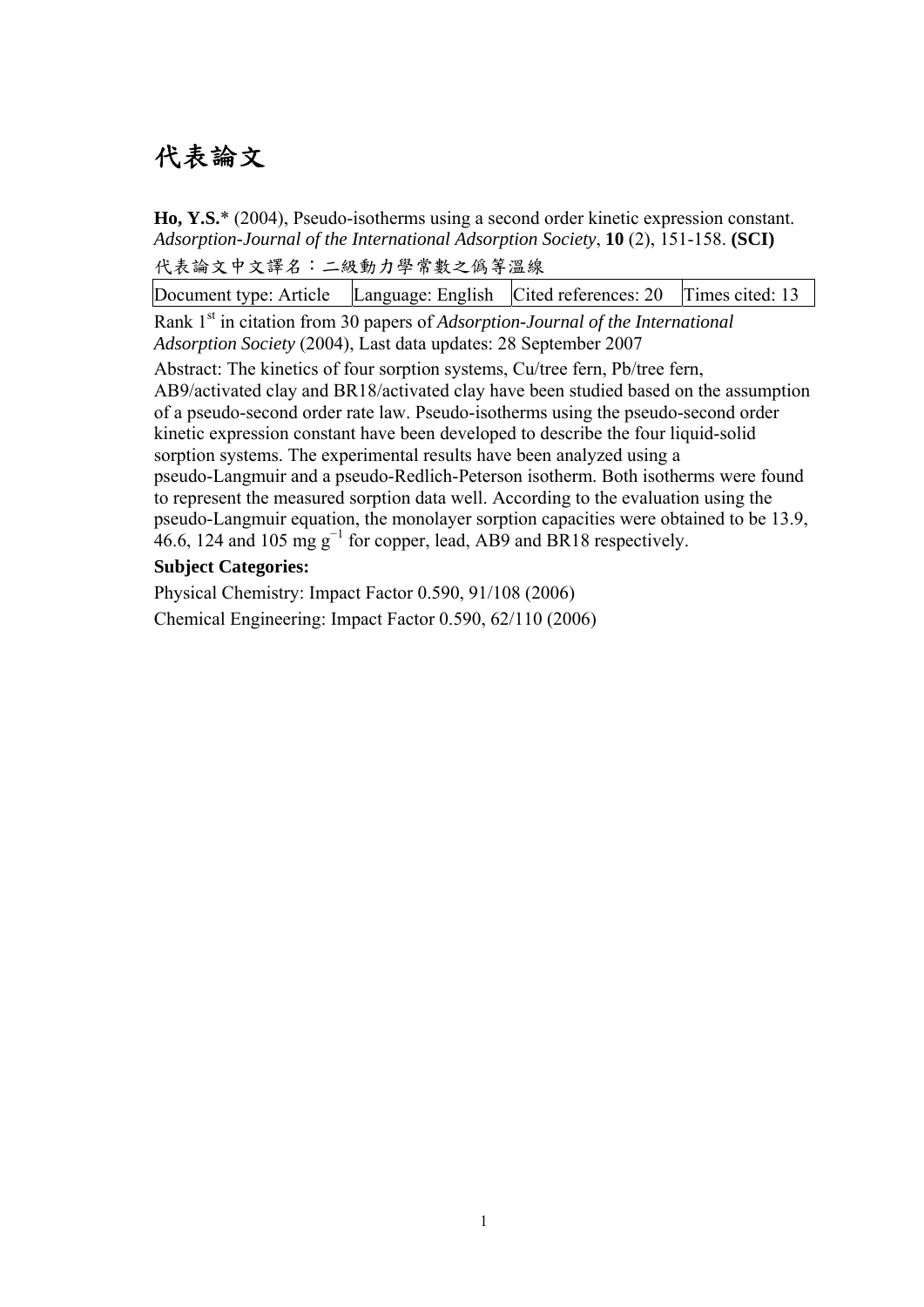- 1. Ofomaja, A.E. and Ho, Y.S. (2008), Kinetic biosorption study of cadmium onto coconut copra meal as biosorbent. *International Journal of Environment and Pollution*. In press
- 2. Kumar, K.V. and Porkodi, K. (2007), Mass transfer, kinetics and equilibrium studies for the biosorption of methylene blue using *Paspalum notatum*. *Journal of Hazardous Materials*, **146** (1-2), 214-226.
- 3. Porkodi, K. and Kumar, K.V. (2007), Equilibrium, kinetics and mechanism modeling and simulation of basic and acid dyes sorption onto jute fiber carbon: Eosin yellow, malachite green and crystal violet single component systems. *Journal of Hazardous Materials*, **143** (1-2), 311-327.
- 4. Weng, C.H., Tsai, C.Z., Chu, S.H. and Sharma, Y.C. (2007), Adsorption characteristics of copper(II) onto spent activated clay. *Separation and Purification Technology*, **54** (2), 187-197.
- 5. Janoš, P., Michálek, P. and Turek, L. (2007), Sorption of ionic dyes onto untreated low-rank coal - oxihumolite: A kinetic study. *Dyes and Pigments*, **74** (2), 363-370.
- 6. Kumar, K.V. and Sivanesan, S. (2006), Pseudo second order kinetics and pseudo isotherms for malachite green onto activated carbon: Comparison of linear and non-linear regression methods. *Journal of Hazardous Materials*, **136** (3), 721-726.
- 7. Ozsoy, H.D. and Kumbur, H. (2006), Adsorption of Cu(II) ions on cotton boll. *Journal of Hazardous Materials*, **136** (3), 911-916.
- 8. Goel, J., Kadirvelu, K., Rajagopal, C. and Garg, V.K. (2006), Cadmium(II) uptake from aqueous solution by adsorption onto carbon aerogel using a response surface methodological approach. *Industrial & Engineering Chemistry Research*, **45** (19), 6531-6537.
- 9. Ghosh, U.C., Bandyopadhyay, D., Manna, B. and Mandal, M. (2006), Hydrous iron(III)-tin(IV) binary mixed oxide: Arsenic adsorption behaviour from aqueous solution. *Water Quality Research Journal of Canada*, **41** (2), 198-209.
- 10. Kumar, K.V. and Sivanesan, S. (2006), Isotherm parameters for basic dyes onto activated carbon: Comparison of linear and non-linear method. *Journal of Hazardous Materials*, **129** (1-3), 147-150.
- 11. Yeddou, N. and Bensmaili, A. (2005), Kinetic models for the sorption of dye from aqueous solution by clay-wood sawdust mixture. *Desalination*, **185** (1-3), 499-508.
- 12. Ho, Y.S. (2005), Comment on "Two-stage batch sorber design using second-order kinetic model for the sorption of metal complex dyes onto pine sawdust" by Özacar, M. and Şengýl, İ.A. *Biochemical Engineering Journal*, **23** (3), 291-292.
- 13. Ho, Y.S. (2005), Comment on "Adsorption of naphthalene on zeolite from aqueous solution" by C.F. Chang, C.Y. Chang, K.H. Chen, W.T. Tsai, J.L. Shie, Y.H. Chen. *Journal of Colloid and Interface Science*, **283** (1), 274-277.
- 14. Ho, Y.S. and Ofomaja, A.E. (2006), Pseudo-second-order model for lead ion sorption from aqueous solutions onto palm kernel fiber. *Journal of Hazardous Materials*, **129** (1-3), 137-142.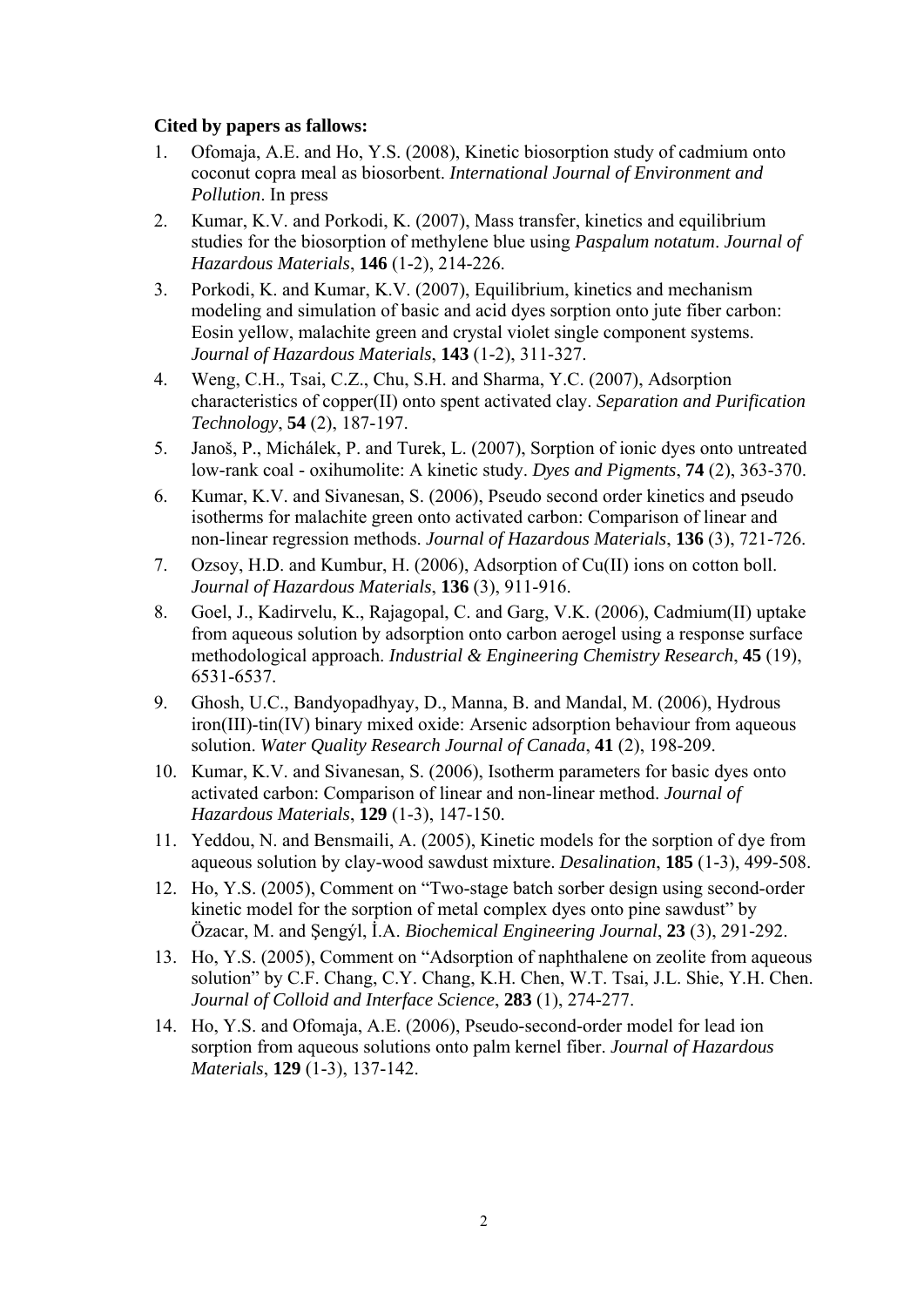# 參考論文

### 參考論文(一)

**Ho, Y.S.**\* (2003), Removal of copper ions from aqueous solution by tree fern. *Water Research*, **37** (10), 2323-2330. **(SCI)**

參考著作中文譯名:蛇木屑去除水溶液中銅離子之研究

| Document type: Article Language: English Cited references: 18 Times cited: 93 |  |  |
|-------------------------------------------------------------------------------|--|--|
|                                                                               |  |  |

Rank 1<sup>st</sup> in citation from 529 articles of *Water Research* (2003), Last data updates: 28 September 2007

Rank 19<sup>th</sup> in *Water Research* and rank 2<sup>nd</sup> in Taipei Medical University; rank 1157<sup>th</sup> in the world and rank  $6<sup>th</sup>$  in Taiwan, in the field of Environment/Ecology. (Essential Science Indicators was updated on September 1, 2007 to cover a ten-year plus six-month period, January 1, 1997-June 30, 2007.)

Abstract: Tree fern, an agricultural by-product, was used for the sorptive removal of copper ions from aqueous solution. The experimental data was analysed by Langmuir, Freundlich and Redlich-Peterson isotherms. The equilibrium sorption capacity of copper ions was determined from the Langmuir equation and found to be 11.7 mg/g. A batch sorption model, based on the assumption of the pseudo-second-order mechanism, was developed to predict the rate constant of sorption, the equilibrium sorption capacity and the initial sorption rate with the effect of initial copper ion concentration and the tree fern dose. Various thermodynamic parameters, such as  $\Delta G^0$ ,  $\Delta H^0$  and  $\Delta S^0$ , have been calculated. The thermodynamics of copper ion/tree fern system indicates spontaneous and endothermic nature of the process.

#### **Subject Categories:**

Environmental Engineering: Impact Factor 2.459, 4/35 (2006) Environmental Sciences: Impact Factor 2.459, 25/144 (2006) Water Resources: Impact Factor 2.459, 1/57 (2006)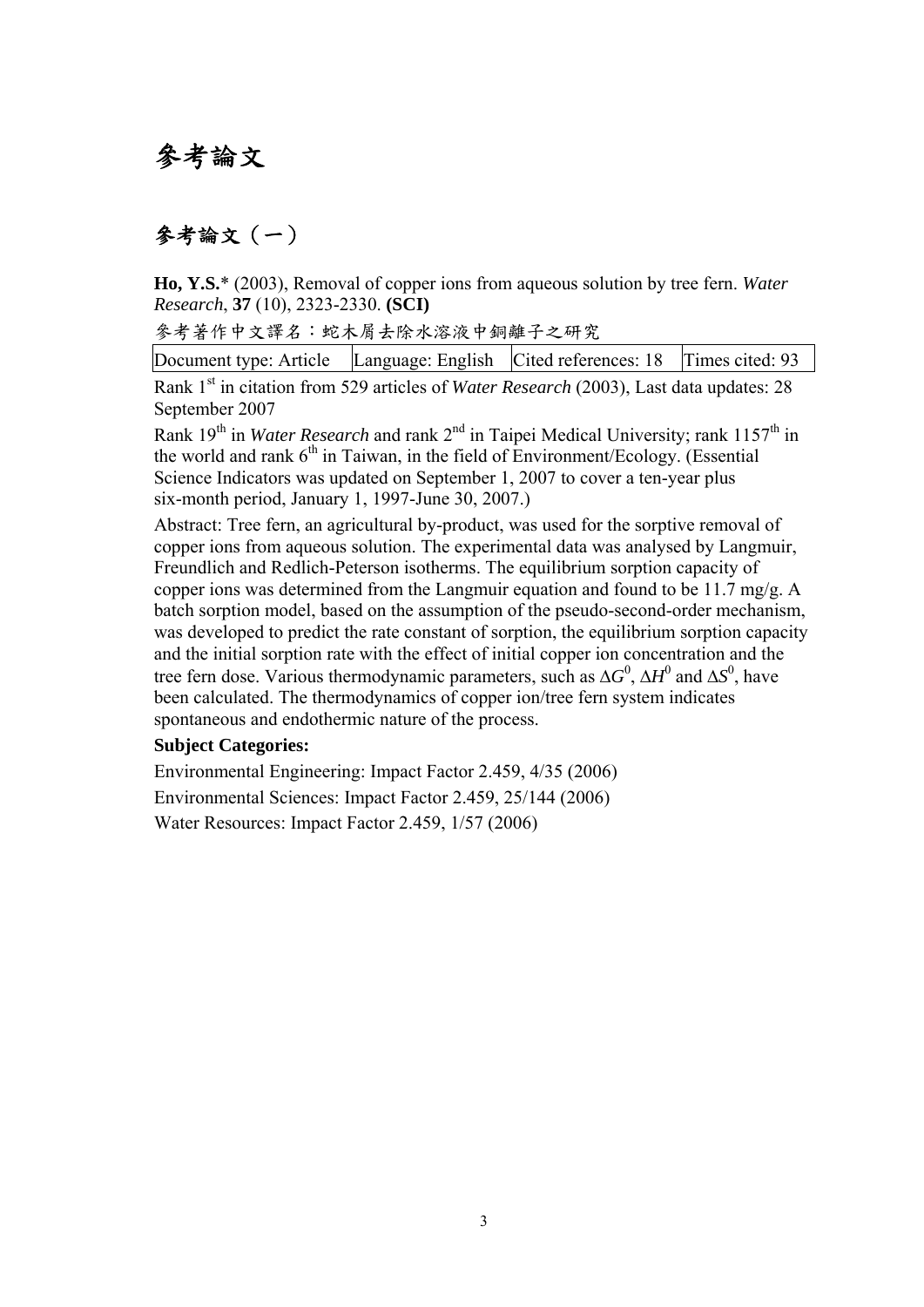**Ho, Y.S.**\* (2003), Removal of copper ions from aqueous solution by tree fern. *Water Research*, **37** (10), 2323-2330.

### 獲 ISI highly cited article

|                                                                                                                                                                                                                                                                                                | <b>HOMSON</b>                                                                         | <b>PRIORITAIRE</b>                                    |                                           |
|------------------------------------------------------------------------------------------------------------------------------------------------------------------------------------------------------------------------------------------------------------------------------------------------|---------------------------------------------------------------------------------------|-------------------------------------------------------|-------------------------------------------|
| Dear YS Ho,                                                                                                                                                                                                                                                                                    | HC-ABO11P<br>3501 Market Street<br>Philadelphia, PA 19104                             | En cas de non remis<br>Priere de retourner a          | <b>Deuctsche Post</b>                     |
| It's time to celebrate!                                                                                                                                                                                                                                                                        |                                                                                       | POSTFACH 2002<br>36243 Niederaula<br><b>ALLEMAGNE</b> | Port payé<br>60544 Frankfurt<br>ALLEMAGNE |
| Since 2000, you have had 12 citations to your article,<br>REMOVAL OF COPPER IONS FROM AQUEOUS SOLUTION BY<br><b>TREE FERN</b>                                                                                                                                                                  |                                                                                       |                                                       | <b>Brief/Luftpost</b>                     |
| This means that the number of citations your article<br>received places it in the top 1% within its field according<br>to Essential Science Indicators <sup>5M</sup> . Your work is highly<br>influential, and is making a significant impact among your<br>colleagues in your field of study. | YS Ho<br>TAIPEI MED UNIV<br><b>SCH PUBL HLTH</b><br>250, WU HSING ST<br><b>TAIPEI</b> |                                                       |                                           |
| Keep track of your article's influence:<br>set up a citation alert in Web of Science®.                                                                                                                                                                                                         | <b>TAIWAN</b>                                                                         |                                                       |                                           |
| If your institution subscribes, simply go to<br>http://isiknowledge.com, and click<br>"Create Citation Alert" on your article's full record.                                                                                                                                                   |                                                                                       |                                                       |                                           |
| If you do not have access to Web of Science, the most<br>in-depth and respected source of citation information and<br>searching available, ask your librarian to set up a free trial.<br>Congratulations on your extraordinary<br>career accomplishment!                                       |                                                                                       |                                                       |                                           |
| Congratulations, YS Ho<br>Since 2000, you have been cited 12 times for your article,<br>REMOVAL OF COPPER IONS FROM AQUEOUS SOLUTION BY TREE<br><b>FERN</b>                                                                                                                                    |                                                                                       |                                                       |                                           |
| <b>THOMSON</b>                                                                                                                                                                                                                                                                                 |                                                                                       |                                                       |                                           |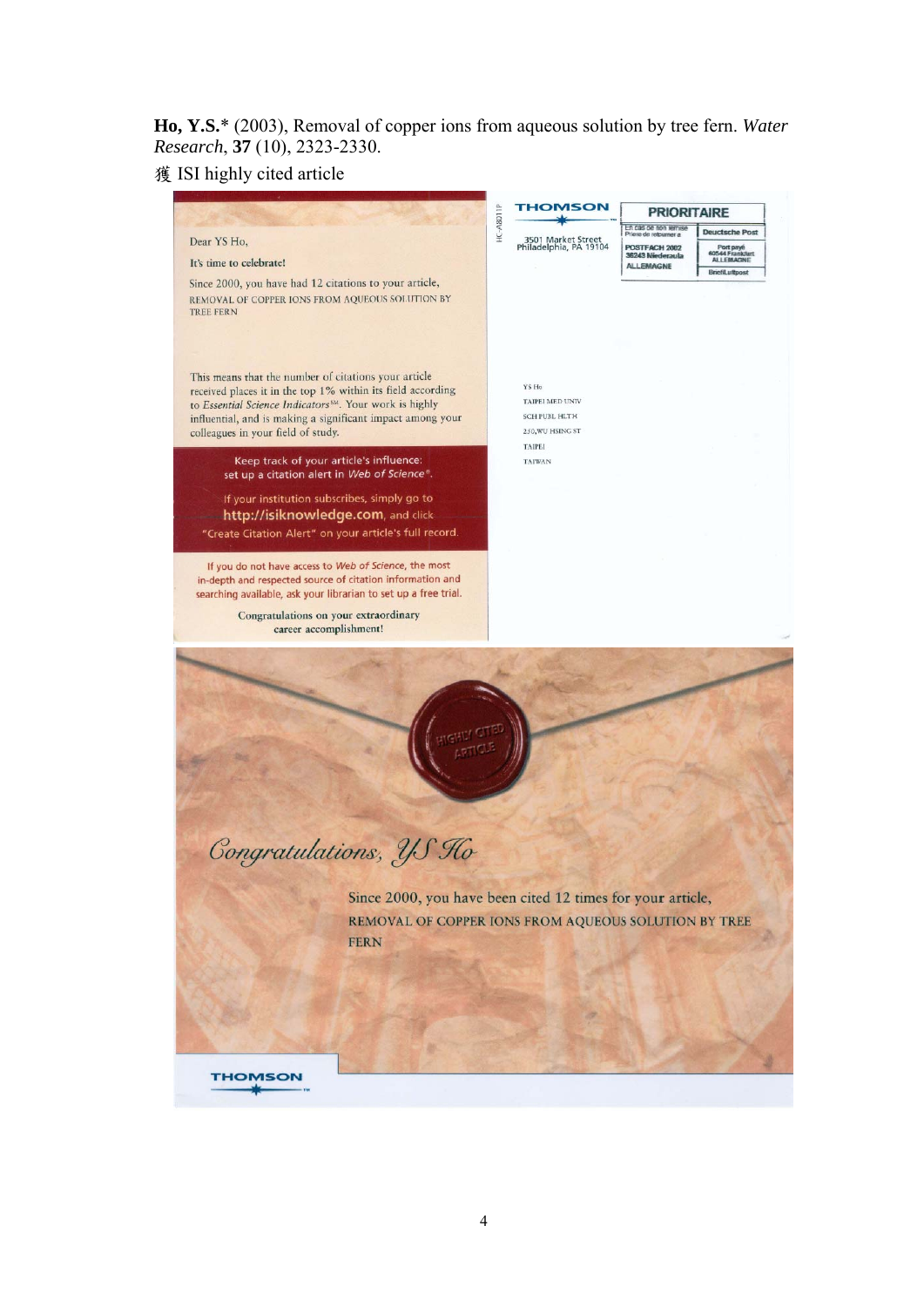- 1. Saltalı, K., Sarı, A. and Aydın, M. (2007), Removal of ammonium ion from aqueous solution by natural Turkish (Yıldızeli) zeolite for environmental quality. *Journal of Hazardous Materials*. In press
- 2. Mukhopadhyay, M., Noronha, S.B. and Suraishkumar, G.K. (2007), Kinetic modeling for the biosorption of copper by pretreated *Aspergillus niger* biomass. *Bioresource Technology*. In press
- 3. Malkoc, E. and Nuhoglu, Y. (2007), Potential of tea factory waste for chromium(VI) removal from aqueous solutions: Thermodynamic and kinetic studies. *Separation and Purification Technology*. In press
- 4. Hanafiah, M.A.K.M., Ngah, W.S.W., Ibrahim, S.C., Zakaria, H. and Ilias, W.A.H.W. (2006), Kinetics and thermodynamic study of lead adsorption from aqueous solution onto rubber (*Hevea brasiliensis*) leaf powder. *Journal of Applied Sciences*, **6** (13), 2762-2767.
- 5. Smičiklas, I., Dimović, S. and Plećaš, I. (2007), Removal of  $Cs^{1+}$ ,  $Sr^{2+}$  and  $Co^{2+}$ from aqueous solutions by adsorption on natural clinoptilolite. *Applied Clay Science*, **35** (1-2), 139-144.
- 6. Mukhopadhyay, M., Noronha, S.B. and Suraishkumar, G.K. (2007), Kinetic modeling for the biosorption of copper by pretreated *Aspergillus niger* biomass. *Bioresource Technology*, **98** (9), 1781-1787.
- 7. Wu, C.H. (2007), Studies of the equilibrium and thermodynamics of the adsorption of Cu2+ onto as-produced and modified carbon nanotubes. *Journal of Colloid and Interface Science*, **311** (2), 338-346.
- 8. Wang, X.S., Hu, H.Q. and Sun, C. (2007), Removal of copper(II) ions from aqueous solutions using Na-mordenite. *Separation Science and Technology*, **42** (6), 1215-1230.
- 9. Bhattacharyya, K.G. and Sen Gupta, S. (2007), Adsorptive accumulation of Cd(II), Co(II), Cu(II), Pb(II), and Ni(II) from water on montmorillonite: Influence of acid activation. *Journal of Colloid and Interface Science*, **310** (2), 411-424.
- 10. Alkan, M., Demirbas, O. and Dogan, M. (2007), Adsorption kinetics and thermodynamics of an anionic dye onto sepiolite. *Microporous and Mesoporous Materials*, **101** (3), 388-396.
- 11. Bhattacharyya, K.G. and Sen Gupta, S. (2007), Influence of acid activation of kaolinite and montmorillonite on adsorptive removal of Cd(II) from water. *Industrial & Engineering Chemistry Research*, **46** (11), 3734-3742.
- 12. Benaïssa, H. and Elouchdi, M.A. (2007), Removal of copper ions from aqueous solutions by dried sunflower leaves. *Chemical Engineering and Processing*, **46** (7), 614-622.
- 13. Malkoc, E. and Nuhoglu, Y. (2007), Potential of tea factory waste for chromium(VI) removal from aqueous solutions: Thermodynamic and kinetic studies. *Separation and Purification Technology*, **54** (3), 291-298.
- 14. Li, Q., Zhai, J.P., Zhang, W.Y., Wang, M.M. and Zhou, J. (2007), Kinetic studies of adsorption of Pb(II), Cr(III) and Cu(II) from aqueous solution by sawdust and modified peanut husk. *Journal of Hazardous Materials*, **141** (1), 163-167.
- 15. Saltalı, K., Sarı, A. and Aydın, M. (2007), Removal of ammonium ion from aqueous solution by natural Turkish (Yıldızeli) zeolite for environmental quality. *Journal of Hazardous Materials*, **141** (1), 258-263.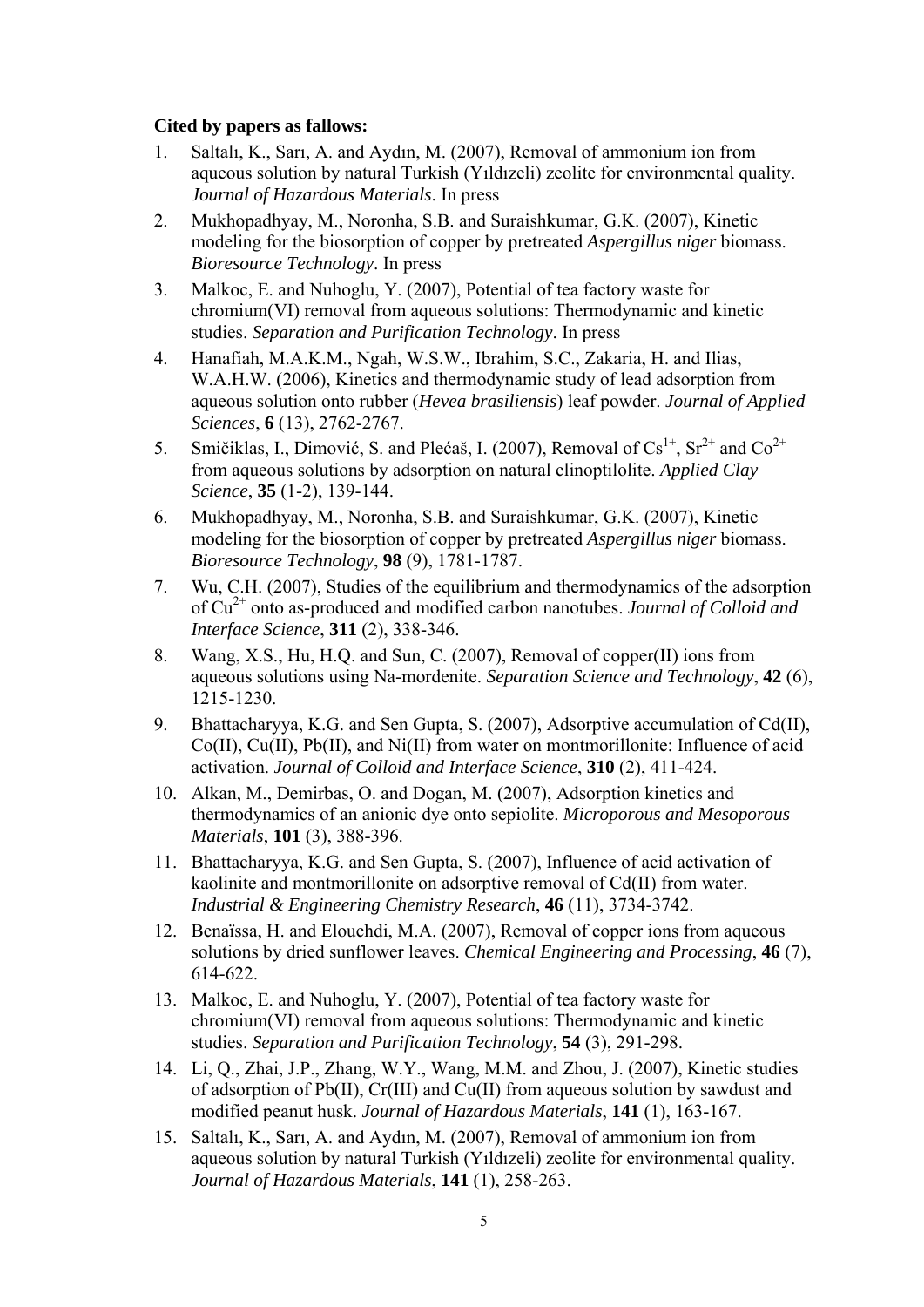- 16. Wang, X.S., Wang, J. and Sun, C. (2006), Removal of lead(II) ions from aqueous solutions using a modified cellulose adsorbent. *Adsorption Science & Technology*, **24** (6), 517-530.
- 17. Janoš, P., Sypecká, J., Mlčkovská, P., Kuráň, P. and Pilařová, V. (2007), Removal of metal ions from aqueous solutions by sorption onto untreated low-rank coal (oxihumolite). *Separation and Purification Technology*, **53** (3), 322-329.
- 18. Marungrueng, K. and Pavasant, P. (2007), High performance biosorbent (*Caulerpa lentillifera*) for basic dye removal. *Bioresource Technology*, **98** (8), 1567-1572.
- 19. Crini, G., Peindy, H.N., Gimbert, F. and Robert, C. (2007), Removal of C.I. Basic Green 4 (Malachite Green) from aqueous solutions by adsorption using cyclodextrin-based adsorbent: Kinetic and equilibrium studies. *Separation and Purification Technology*, **53** (1), 97-110.
- 20. Barriada, J.L., Herrero, R., Prada-Rodríguez, D. and Sastre de Vicente, M.E. (2007), Waste spider crab shell and derived chitin as low-cost materials for cadmium and lead removal. *Journal of Chemical Technology & Biotechnology*, **82**  $(1), 39-46.$
- 21. O'Connell, D.W., Birkinshaw, C. and O'Dwyer, T.F. (2006), Removal of lead(II) ions from aqueous solutions using a modified cellulose adsorbent. *Adsorption Science & Technology*, 24 (4), 337-348.
- 22. Wang, X.S. and Qin, Y. (2006), Removal of Ni(II),  $Zn(II)$  and  $Cr(VI)$  from aqueous solution by *Alternanthera philoxeroides* biomass. *Journal of Hazardous Materials*, **138** (3), 582-588.
- 23. O'Connell, D.W., Birkinshaw, C. and O'Dwyer, T.F. (2006), A modified cellulose adsorbent for the removal of nickel(II) from aqueous solutions. *Journal of Chemical Technology & Biotechnology*, **81** (11), 1820-1828.
- 24. Qin, F., Wen, B., Shan, X.Q., Xie, Y.N., Liu, T., Zhang, S.Z. and Khan, S.U. (2006), Mechanisms of competitive adsorption of Pb, Cu, and Cd on peat. *Environmental Pollution*, **144** (2), 669-680.
- 25. Dali-Youcef, N., Ouddane, B. and Derriche, Z. (2006), Adsorption of zinc on natural sediment of Tafna River (Algeria). **137** (3), 1263-1270.
- 26. Ho, Y.S. and Ofomaja, A.E. (2006), Kinetic studies of copper ion adsorption on palm kernel fibre. *Journal of Hazardous Materials*, **137** (3), 1796-1802.
- 27. Pal, S., Lee, K.H., Kim, J.U., Han, S.H. and Song, J.M. (2006), Adsorption of cyanuric acid on activated carbon from aqueous solution: Effect of carbon surface modification and thermodynamic characteristics. *Journal of Colloid and Interface Science*, **303** (1), 39-48.
- 28. Bhattacharyya, K.G. and Gupta, S.S. (2006), Adsorption of chromium(VI) from water by clays. *Industrial & Engineering Chemistry Research*, **45** (21), 7232-7240.
- 29. Chingombe, P., Saha, B. and Wakeman, R.J. (2006), Sorption of atrazine on conventional and surface modified activated carbons. *Journal of Colloid and Interface Science*, **302** (2), 408-416.
- 30. Ho, Y.S. (2006), Review of second-order models for adsorption systems. *Journal of Hazardous Materials*, **136** (3), 681-689.
- 31. Bhattacharyya, K.G. and Gupta, S.S. (2006), Kaolinite, montmorillonite, and their modified derivatives as adsorbents for removal of Cu(II) from aqueous solution. *Separation and Purification Technology*, **50** (3), 388-397.
- 32. Singh, K.K., Talat, M. and Hasan, S.H. (2006), Removal of lead from aqueous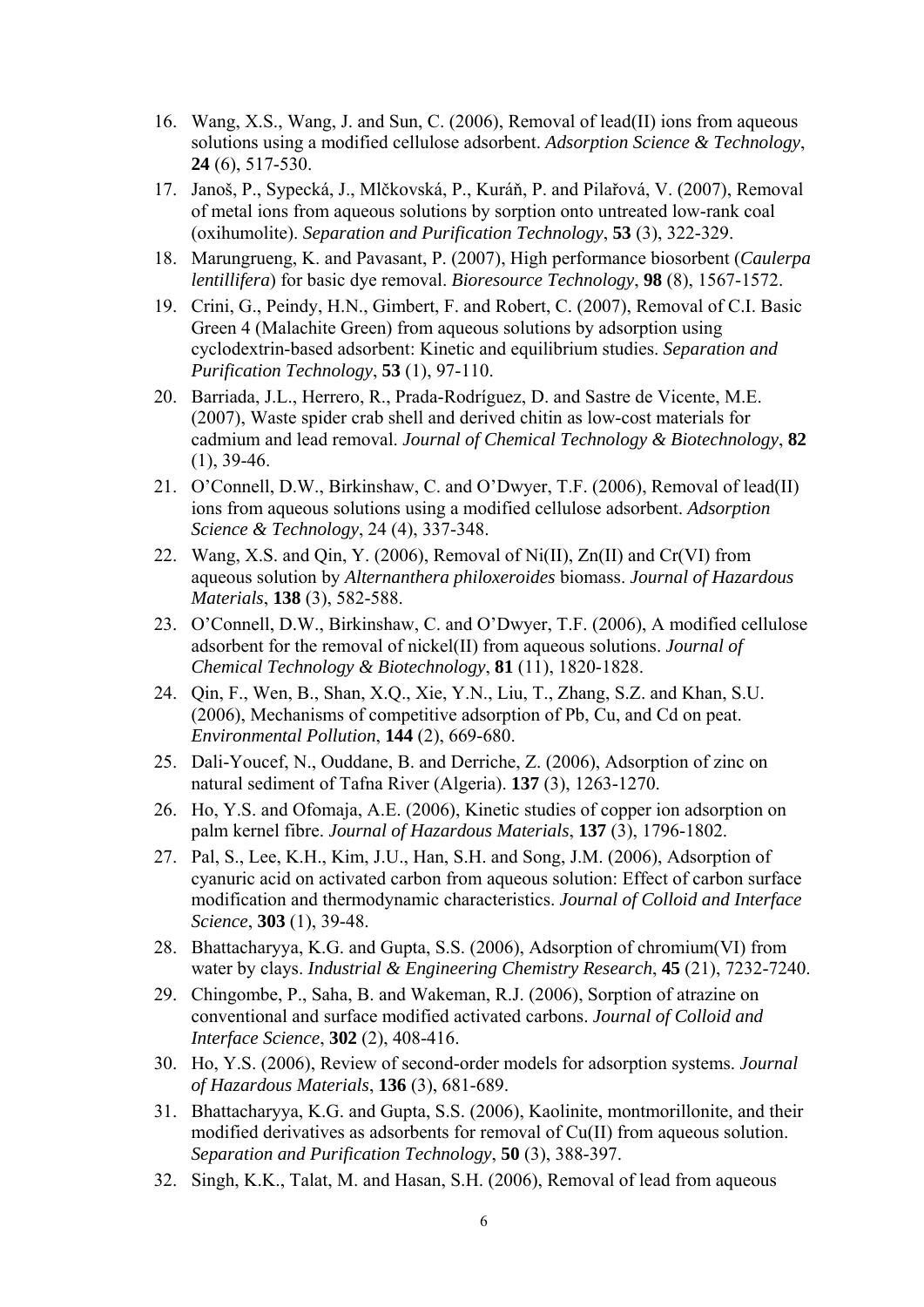solutions by agricultural waste maize bran. *Bioresource Technology*, **97** (16), 2124-2130.

- 33. Pehlivan, E., Cetin, S. and Yanık, B.H. (2006), Equilibrium studies for the sorption of zinc and copper from aqueous solutions using sugar beet pulp and fly ash. *Journal of Hazardous Materials*, **135** (1-3), 193-199.
- 34. Ho, Y.S. and Ofomaja, A.E. (2006), Biosorption thermodynamics of cadmium on coconut copra meal as biosorbent. *Biochemical Engineering Journal*, **30** (2), 117-123.
- 35. Senthilkumaar, S., Kalaamani, P., Porkodi, K., Varadarajan, P.R. and Subburaam, C.V. (2006), Adsorption of dissolved Reactive red dye from aqueous phase onto activated carbon prepared from agricultural waste. *Bioresource Technology*, **97** (14), 1618-1625.
- 36. Nacèra, Y. and Aicha, B. (2006), Equilibrium and kinetic modelling of methylene blue biosorption by pretreated dead *streptomyces rimosus*: Effect of temperature. *Chemical Engineering Journal*, **119** (23), 121-125.
- 37. Lodeiro, P., Barriada, J.L., Herrero, R. and Sastre de Vicente, M.E. (2006), The marine macroalga *Cystoseira* baccata as biosorbent for cadmium(II) and lead(II) removal: Kinetic and equilibrium studies. *Environmental Pollution*, **142** (2), 264-273.
- 38. Chingombe, P., Saha, B. and Wakeman, R.J. (2006), Effect of surface modification of an engineered activated carbon on the sorption of 2,4-dichlorophenoxyacetic acid and benazolin from water. *Journal of Colloid and Interface Science*, **297** (2), 434-442.
- 39. Crini, G. (2006), Non-conventional low-cost adsorbents for dye removal: A review. *Bioresource Technology*, **97** (9), 1061-1085.
- 40. Bhattacharyya, K.G. and Gupta, S.S. (2006), Pb(II) uptake by kaolinite and montmorillonite in aqueous medium: Influence of acid activation of the clays. *Colloids and Surfaces A-Physicochemical and Engineering Aspects*, **277** (1-3), 191-200.
- 41. Ferruti, P., Ranucci, E., Bianchi, S., Falciola, L., Mussini, P.R. and Ross, M. (2006), Novel polyamidoamine-based hydrogel with an innovative molecular architecture as a  $Co^{2+}$ ,  $Ni^{2+}$ , and  $Cu^{2+}$ -sorbing material: Cyclovoltammetry and extended X-ray absorption fine structure studies. *Journal of Polymer Science Part A: Polymer Chemistry*, **44** (7), 2316-2327.
- 42. Herrero, R., Cordero, B., Lodeiro, P., Rey-Castro, C. and Sastre de Vicente, M.E. (2006), Interactions of cadmium(II) and protons with dead biomass of marine algae *Fucus sp*. *Marine Chemistry*, **99** (1-4), 106-116.
- 43. Wang, X.S., Qin, Y. and Li, Z.F. (2006), Biosorption of zinc from aqueous solutions by rice bran: Kinetics and equilibrium studies. *Separation Science and Technology*, **41** (4), 747-756.
- 44. Gupta S.S. and Bhattacharyya, K.G. (2006), Removal of Cd(II) from aqueous solution by kaolinite, montmorillonite and their poly(oxo zirconium) and tetrabutylammonium derivatives. *Journal of Hazardous Materials*, **128** (2-3), 247-257.
- 45. O'Connell, D.W., Birkinshaw, C. and O'Dwyer, T.F. (2006), A chelating cellulose adsorbent for the removal of Cu(II) from aoueous solutions. *Journal of Applied Polymer Science*, **99** (6), 2888-2897.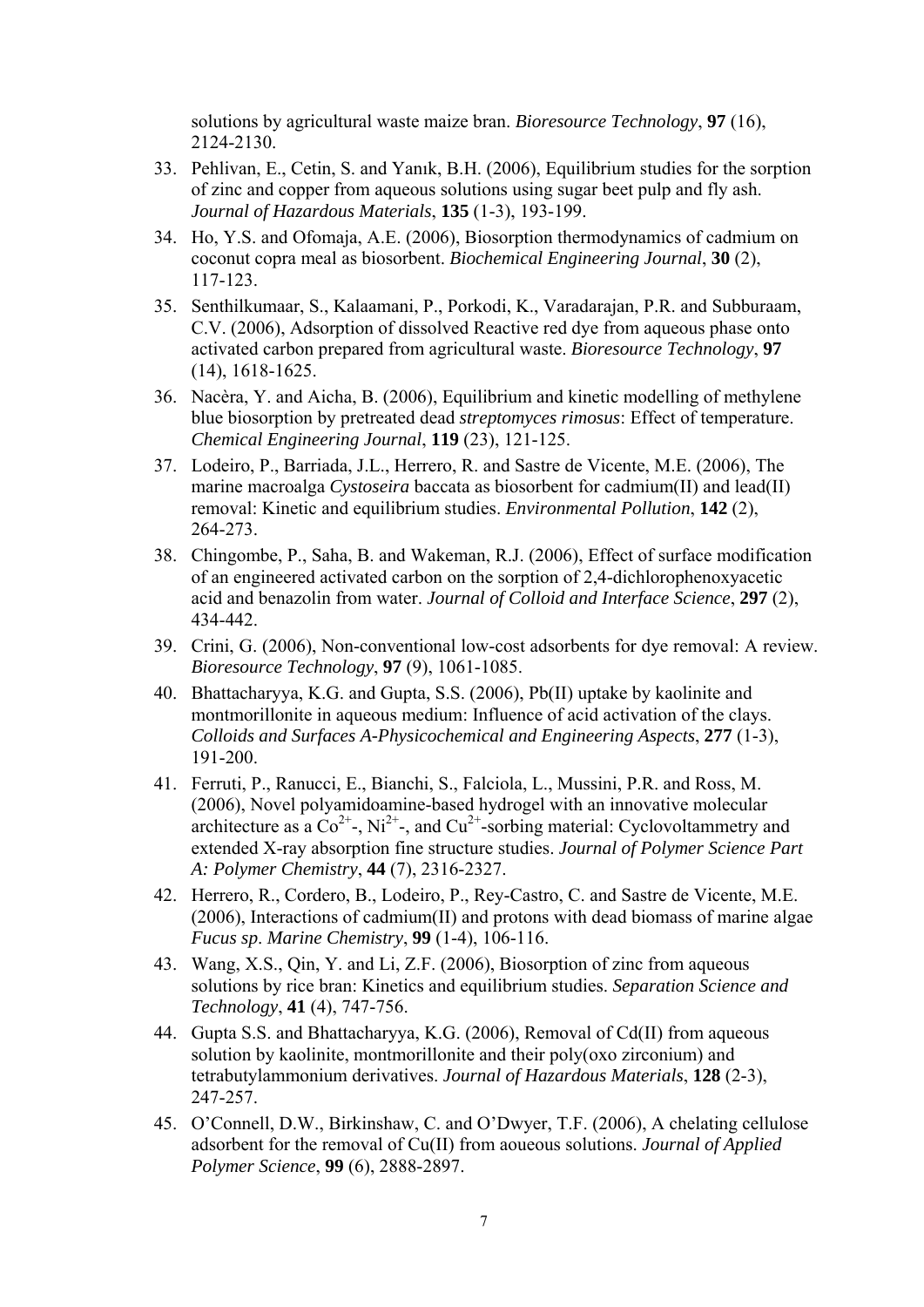- 46. Weng, C.H. and Pan, Y.F. (2006), Adsorption characteristics of methylene blue from aqueous solution by sludge ash. *Colloids and Surfaces A-Physicochemical and Engineering Aspects*, **274** (1-3), 154-162.
- 47. Crini, G. and Peindy, H.N. (2006), Adsorption of C.I. Basic Blue 9 on cyclodextrin-based material containing carboxylic groups. *Dyes and Pigments*, **70** (3), 204-211.
- 48. Yan, C.Z., Wang, S.R., Zeng, A.Y., Jin, X.C., Xu, Q.J. and Zhao, J.Z. (2005), Equilibrium and kinetics of copper(II) biosorption by Myriophyllum spicatum L.. *Journal of Environmental Sciences-China*, **17** (6), 1025-1029.
- 49. Ramesh, A., Lee, D.J. and Wong, J.W.C. (2005), Thermodynamic parameters for adsorption equilibrium of heavy metals and dyes from wastewater with low-cost adsorbents. *Journal of Colloid and Interface Science*, **291** (2), 588-592.
- 50. Kumar, K.V. and Kumaran, A. (2005), Removal of Methylene blue by mango seed kernel powder. *Biochemical Engineering Journal*, **27** (1), 83-93.
- 51. Horsfall, Jr., M. and Spiff, A.I. (2005), Effects of temperature on the sorption of  $Pb^{2+}$  and  $Cd^{2+}$  from aqueous solution by *Caladium bicolor* (Wild Cocoyam) biomass. *Electronic Journal of Biotechnology*, **8** (2), 162-169.
- 52. Ringot, D., Lerzy, B., Bonhoure, J.P., Auclair, E., Oriol, E. and Larondelle, Y. (2005), Effect of temperature on in vitro ochratoxin A biosorption onto yeast cell wall derivatives. *Process Biochemistry*, **40** (9), 3008-3016.
- 53. Aksu, Z. and İşoğlu, İ.A. (2005), Removal of copper(II) ions from aqueous solution by biosorption onto agricultural waste sugar beet pulp. *Process Biochemistry*, **40** (9), 3031-3044.
- 54. Singh, K.K., Rastogi, R. and Hasan, S.H. (2005), Removal of Cr(VI) from wastewater using rice bran. *Journal of Colloid and Interface Science*, **290** (1), 61-68.
- 55. Lodeiro, P., Rey-Castro, C., Barriada, J.L., Sastre de Vicente, M.E. and Herrero, R. (2005), Biosorption of cadmium by the protonated macroalga *Sargassum muticum*: Binding analysis with a nonideal, competitive, and thermodynamically consistent adsorption (NICCA) model. *Journal of Colloid and Interface Science*, **289** (2), 352-358.
- 56. Özcan, A., Özcan, A.S., Tunali, S., Akar, T. and Kiran, I. (2005), Determination of the equilibrium, kinetic and thermodynamic parameters of adsorption of copper(II) ions onto seeds of *Capsicum annuum*. *Journal of Hazardous Materials*, **124** (1-3), 200-208.
- 57. Lodeiro, P., Cordero, B., Barriada, J.L., Herrero, R. and Sastre de Vicente, M.E. (2005), Biosorption of cadmium by biomass of brown marine macroalgae. *Bioresource Technology*, **96** (16), 1796-1803.
- 58. Ramesh, A., Lee, D.J. and Wong, J.W.C. (2005), Adsorption equilibrium of heavy metals and dyes from wastewater with low-cost adsorbents: A review. *Journal of the Chinese Institute of Chemical Engineers*, **36** (3), 203-222.
- 59. Maity, S., Chakravarty, S., Bhattacharjee, S. and Roy, B.C. (2005), A study on arsenic adsorption on polymetallic sea nodule in aqueous medium. *Water Research*, **39** (12), 2579-2590.
- 60. Bhat, S.C., Goswami, S., Palchoudhuri, S., Manna, B.R. and Ghosh, U.C. (2005), Synthetic hydrous titanium(IV) oxide (HTO): Adsorptive removal of lead(II) from the contaminated industrial waste water. *Journal of the Indian Chemical Society*,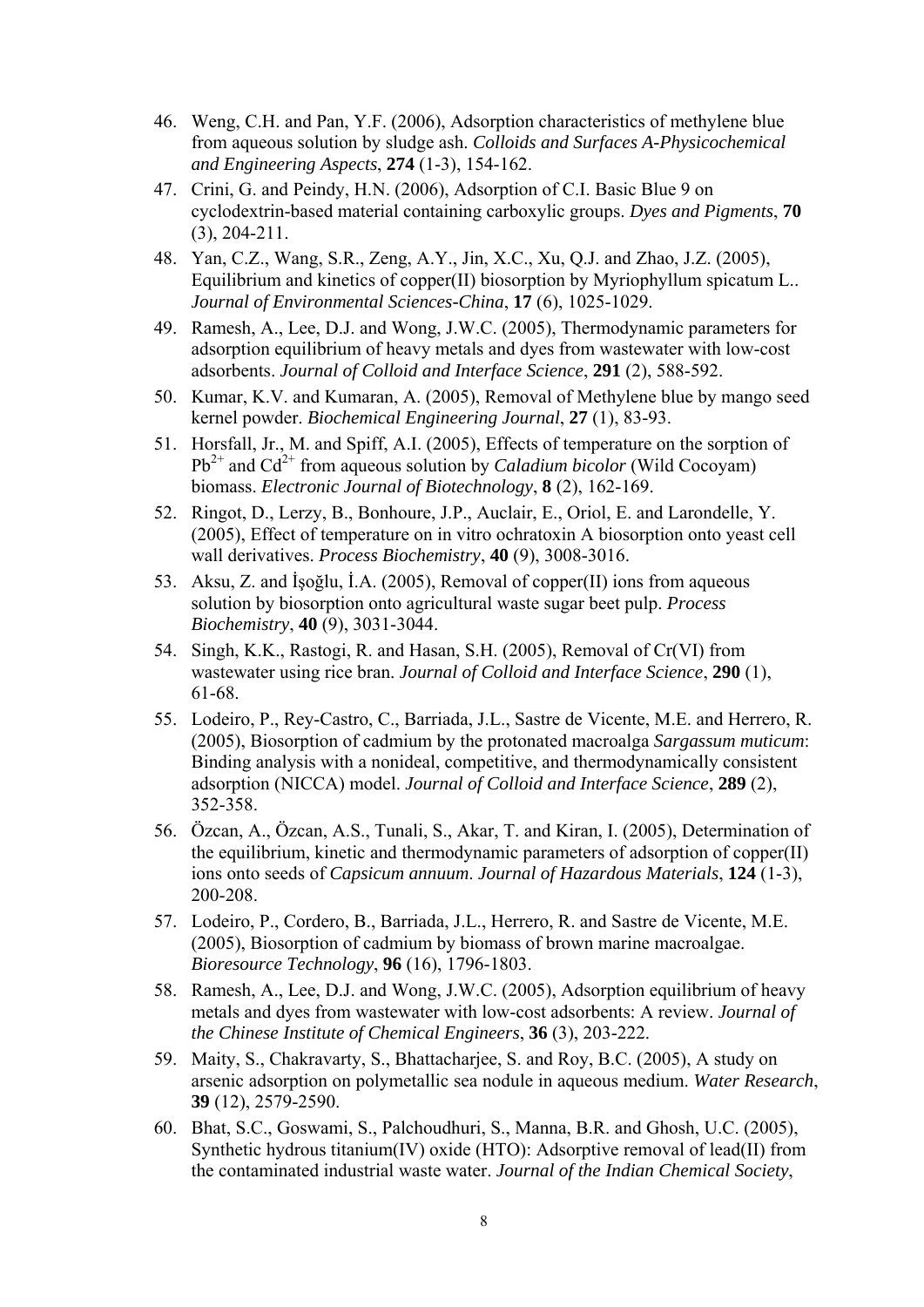**82** (7), 632-636.

- 61. Ugurlu, M., Gurses, A., Yalcin, M. and Dogar, C. (2005), Removal of phenolic and lignin compounds from bleached kraft mill effluent by fly ash and sepiolite. *Adsorption-Journal of the International Adsorption Society*, **11** (1), 87-97.
- 62. Kumar, K.V. and Sivanesan, S. (2005), Comparison of linear and non-linear method in estimating the sorption isotherm parameters for safranin onto activated carbon. *Journal of Hazardous Materials*, **123** (1-3), 288-292.
- 63. Zeledón-Toruño, Z., Lao-Luque, C. and Solé-Sardans, M. (2005), Nickel and copper removal from aqueous solution by an immature coal (leonardite): effect of pH, contact time and water hardness. *Journal of Chemical Technology & Biotechnology*, **80** (6), 649-656.
- 64. Vadivelan, V. and Kumar, K.V. (2005), Equilibrium, kinetics, mechanism, and process design for the sorption of Methylene blue onto rice husk. *Journal of Colloid and Interface Science*, **286** (1), 90-100.
- 65. Ho, Y.S. (2005), Comment on 'Biosorption of cadmium using the fungus Aspergillus niger'. by Barros, L.M., Macedo, G.R., Duarte, M.M.L., Silva, E.R and Lobato, A.K.C.L. *Brazilian Journal of Chemical Engineering*, **22** (2), 319-322.
- 66. Ho, Y.S. (2005), Effect of pH on lead removal from water using tree fern as the sorbent. *Bioresource Technology*, **96** (11), 1292-1296.
- 67. Ahmad, R., Begum, S., Hoek, E.M.V., Karanfil, T., Genceli, E.A., Yadav, A., Trivedi, P. and Zhang, C.L. (2004), Physico-chemical processes. *Water Environment Research*, **76** (6), 823-1002.
- 68. Khan, E., Huang, C.P. and Reed, B.E. (2004), Hazardous waste treatment technologies. *Water Environment Research*, **76** (6), 1872-1966.
- 69. Ho, Y.S. (2005), Comment on "Adsorption of naphthalene on zeolite from aqueous solution" by C.F. Chang, C.Y. Chang, K.H. Chen, W.T. Tsai, J.L. Shie, Y.H. Chen. *Journal of Colloid and Interface Science*, **283** (1), 274-277.
- 70. Zheng, S.K., Yang, Z.F., Jo, D.H., Park, Y.H. and Ho, Y.S. (2005), Comment on "Removal of chlorophenols from groundwater by chitosan sorption". *Water Research*, **39** (1), 264-268.
- 71. Ho, Y.S. (2004), Erratum to "Removal of copper ions from aqueous solution by tree fern": [Water Res. 37 (2003) 2323–2330]. *Water Research*, **38** (20), 4536-4537.
- 72. Bhattacharyya, K.G. and Sharma, A. (2005), Kinetics and thermodynamics of Methylene Blue adsorption on Neem (*Azadirachta indica*) leaf powder. *Dyes and Pigments*, **65** (1), 51-59.
- 73. Wang, X.S. and Qin, Y. (2005), Equilibrium sorption isotherms for of  $Cu^{2+}$  on rice bran. *Process Biochemistry*, **40** (2), 677-680.
- 74. Ho, Y.S. (2004), Comment on "Sorption of basic dyes from aqueous solution by activated sludge" [J. Hazard. Mater. 108 (2004) 183–188]. *Journal of Hazardous Materials*, **114** (1-3), 241-245.
- 75. Lee, C.I., Yang, W.F. and Hsieh, C.I. (2004), Removal of Cu(II) from aqueous solution in a fluidized-bed reactor. *Chemosphere*, **57** (9), 1173-1180.
- 76. Ho, Y.S., Chiang, T.H. and Hsueh, Y.M. (2005), Removal of basic dye from aqueous solution using tree fern as a biosorbent. *Process Biochemistry*, **40** (1), 119-124.
- 77. Lodeiro, P., Cordero, B., Grille, Z., Herrero, R. and Sastre de Vicente, M.E. (2004),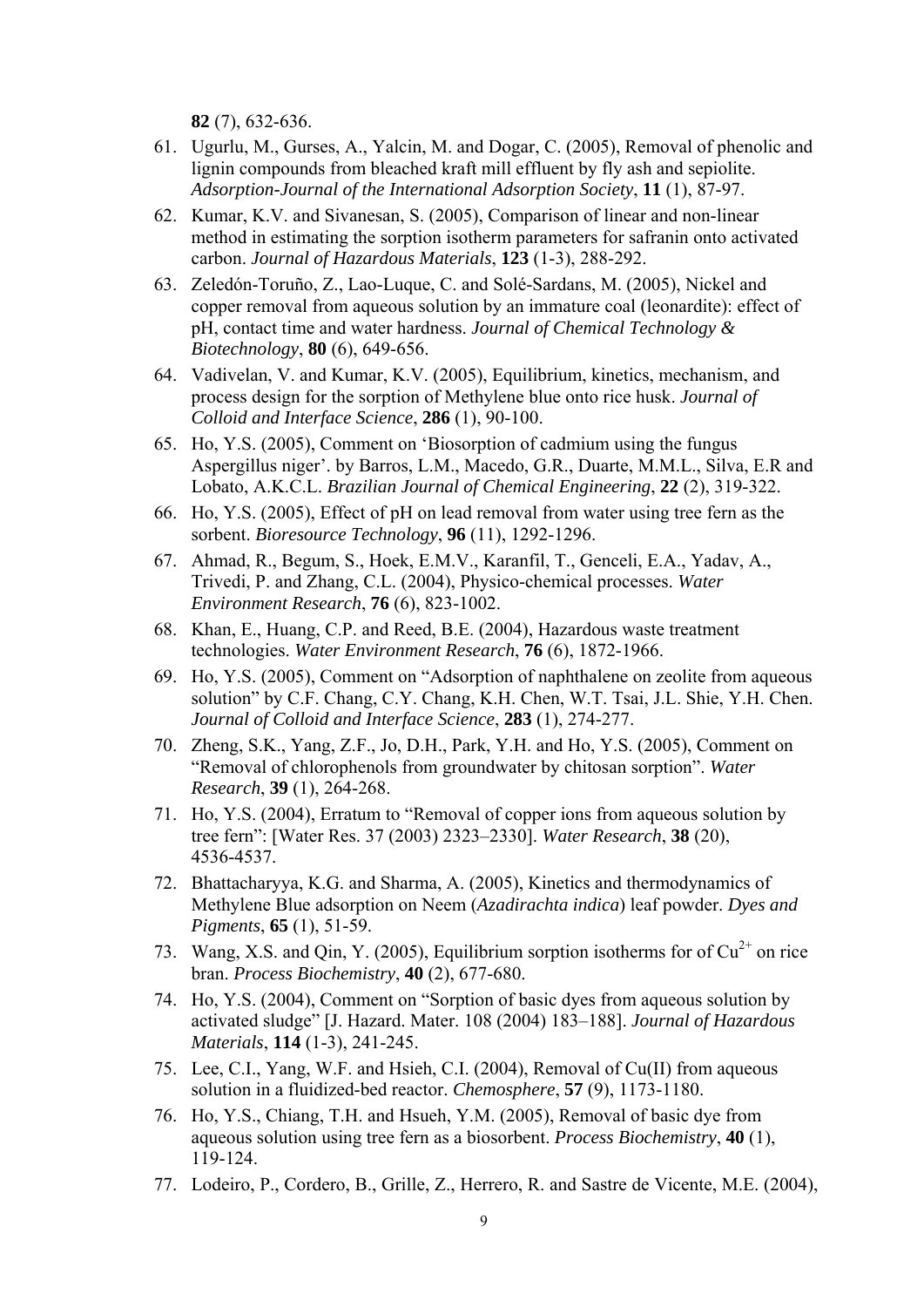Physicochemical studies of Cadmium(II) biosorption by the invasive alga in Europe, Sargassum muticum. *Biotechnology and Bioengineering*, **88** (2), 237-247.

- 78. Zeng, L. (2004), Arsenic adsorption from aqueous solutions on an Fe(III)-Si binary oxide adsorbent. *Water Quality Research Journal of Canada*, **39** (3), 269-277.
- 79. Özer, A., Özer, D. and Özer, A. (2004), The adsorption of copper(II) ions on to dehydrated wheat bran (DWB): Determination of the equilibrium and thermodynamic parameters. *Process Biochemistry*, **39** (12), 2183-2191.
- 80. Ho, Y.S. (2004), Pseudo-isotherms using a second order kinetic expression constant. *Adsorption-Journal of the International Adsorption Society*, **10** (2), 151-158.
- 81. Bektaş, N., Ağım, B.A. and Kara, S. (2004), Kinetic and equilibrium studies in removing lead ions from aqueous solutions by natural sepiolite. *Journal of Hazardous Materials*, **112** (1-2), 115-122.
- 82. Ho, Y.S. (2004), Comment on "Removal of copper from aqueous solution by aminated and protonated mesoporous aluminas: kinetics and equilibrium," by S. Rengaraj, Y. Kim, C.K. Joo, and J. Yi. *Journal of Colloid and Interface Science*, **276** (1), 255-258.
- 83. Ho, Y.S. (2004), Comment on "Arsenic removal using mesoporous alumina prepared via a templating method". *Environmental Science & Technology*, **38** (11), 3214-3215.
- 84. Ho, Y.S. (2004), "Kinetic modeling and equilibrium studies during cadmium biosorption by dead Sargassum sp biomass" by Cruz, C.C.V., da Costa, A.C.A., Henriques, C.A., Luna, A.S. *Bioresource Technology*, **93** (3), 321-323.
- 85. Ho, Y.S. (2004), Comment on "Removal of heavy metal ions by modified sawdust of walnut" by Bulut, Y. and Tez, Z. *Fresenius Environmental Bulletin*, **13** (4), 370-373.
- 86. Fiol, W., Poch, J. and Villaescusa, I. (2004), Chromium(VI) uptake by grape stalks wastes encapsulated in calcium alginate beads: Equilibrium and kinetics studies. *Chemical Speciation and Bioavailability*, **16** (1-2), 25-33.
- 87. Horsfall, Jr., M. and Spiff, A.I. Effects of temperature on the sorption of  $Pb^{2+}$  and Cd<sup>2+</sup> from aqueous solution by *Caladium bicolor* (Wild Cocoyam) biomass. *Electronic Journal of Biotechnology* [online]. 15 August 2005, vol. 8, no. 2 [cited 17 September 2005]. Available from: http://www.ejbiotechnology.info/content/vol8/issue2/full/4/index.html. ISSN 0717-3458.
- 88. Cordero, B., Lodeiro, P., Herrero R. and Sastre de Vicente, M.E. (2004), Biosorption of cadmium by *Fucus spiralis*. *Environmental Chemistry*, **1** (3), 180-187.
- 89. Huang, C.T. (2004), Removal of lead ions from aqueous solution by using tree fern. *M.Sc. Thesis*, Taipei Medical University, Taipei, Taiwan.
- 90. Fiol, W., Poch, J. and Villaescusa, I. (2004), Chromium(VI) uptake by grape stalks wastes encapsulated in calcium alginate beads: Equilibrium and kinetics studies. *Chemical Speciation and Bioavailability*, **16** (1-2), 25-33.
- 91. Horsfall, Jr., M. and Spiff, A.I. Effects of temperature on the sorption of  $Pb^{2+}$  and Cd<sup>2+</sup> from aqueous solution by *Caladium bicolor* (Wild Cocoyam) biomass. *Electronic Journal of Biotechnology* [online]. 15 August 2005, vol. 8, no. 2 [cited 17 September 2005]. Available from: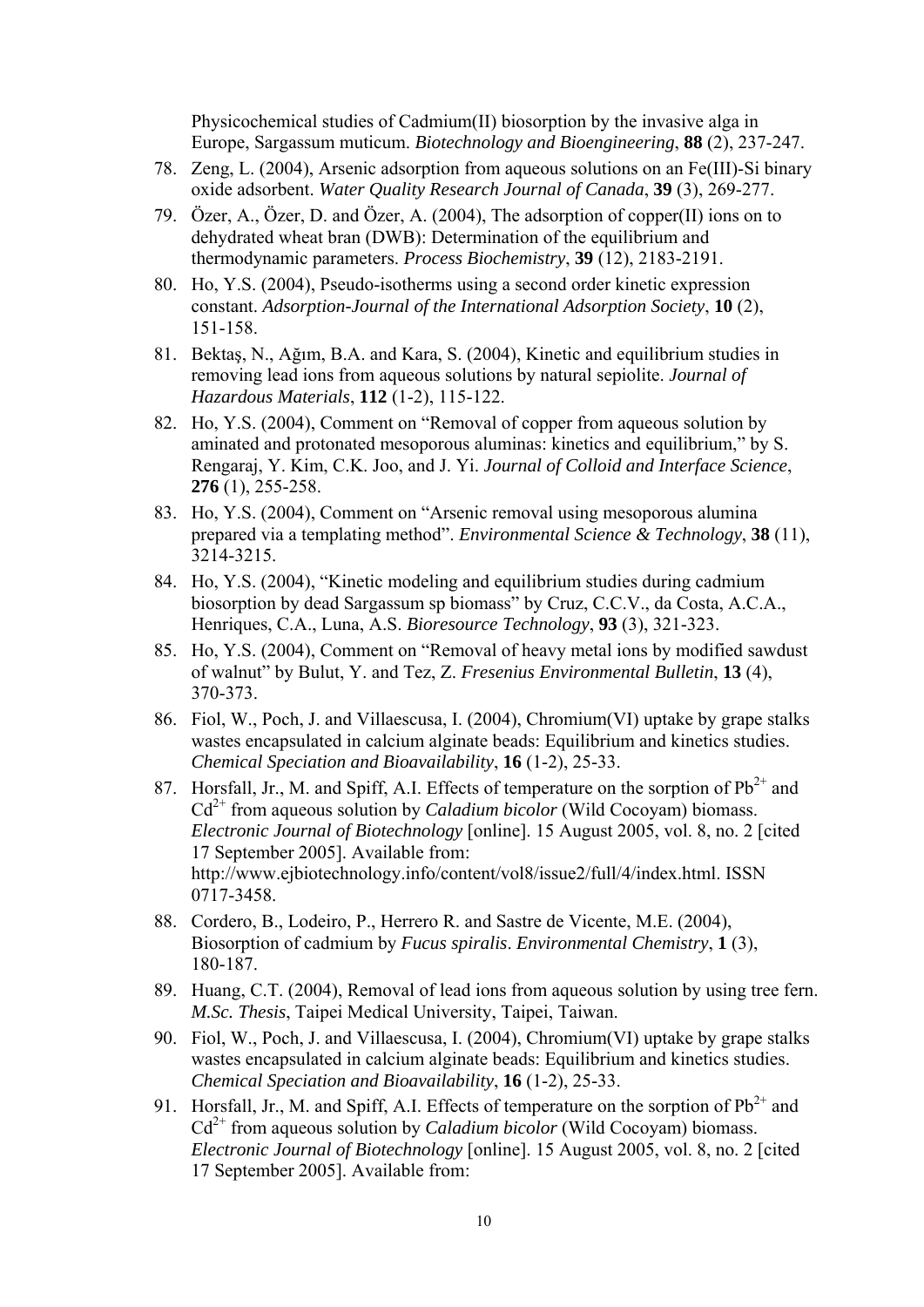http://www.ejbiotechnology.info/content/vol8/issue2/full/4/index.html. ISSN 0717-3458.

- 92. Cordero, B., Lodeiro, P., Herrero R. and Sastre de Vicente, M.E. (2004), Biosorption of cadmium by *Fucus spiralis*. *Environmental Chemistry*, **1** (3), 180-187.
- 93. Huang, C.T. (2004), Removal of lead ions from aqueous solution by using tree fern. *M.Sc. Thesis*, Taipei Medical University, Taipei, Taiwan.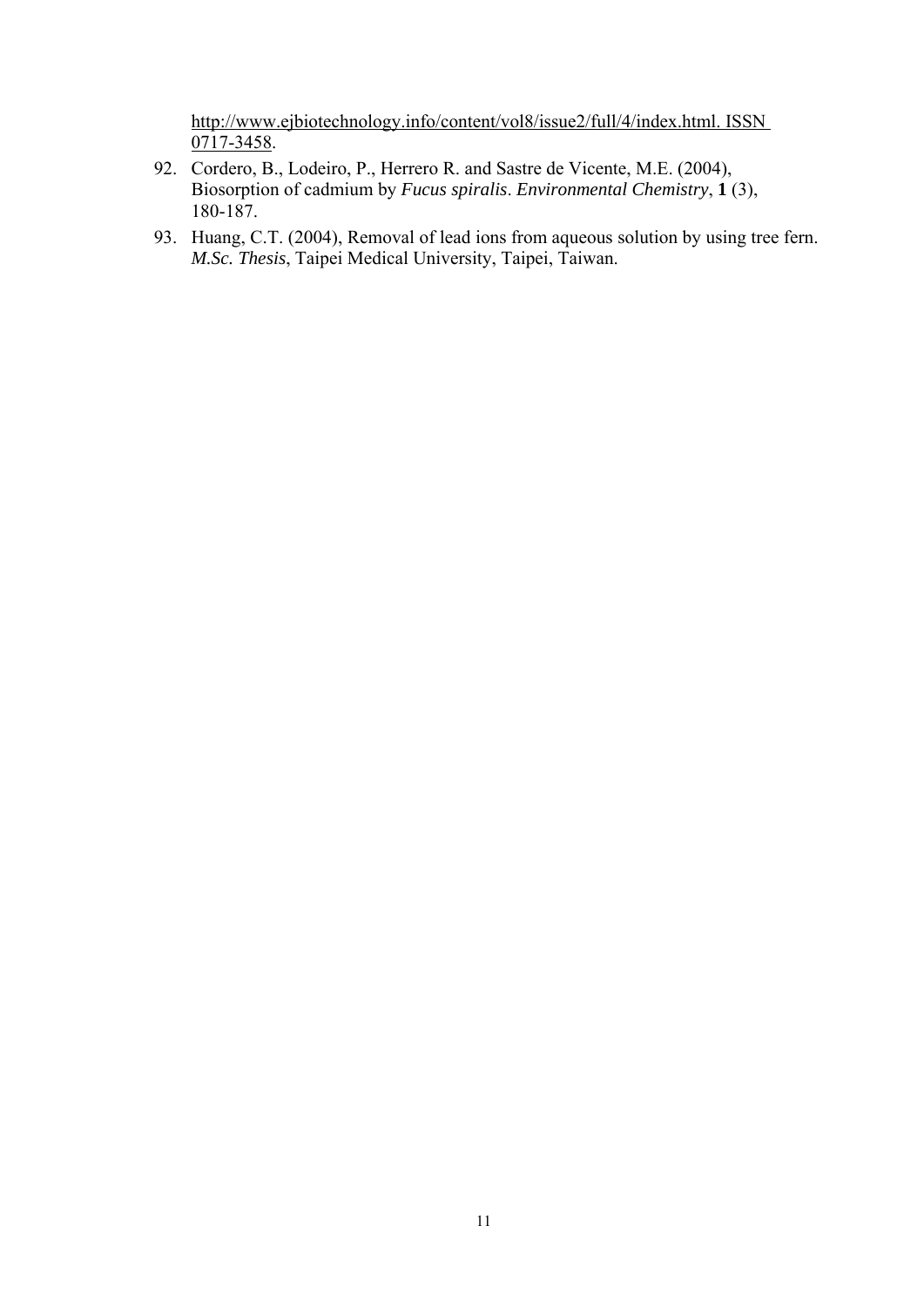### 參考論文(二)

**Ho, Y.S.** and McKay, G. (2003), Sorption of dyes and copper ions onto biosorbents. *Process Biochemistry*, **38** (7), 1047-1061. **(SCI)** 

參考著作中文譯名:生物吸附劑吸附染料與銅離子之研究

Document type: Article Language: English Cited references: 29 Times cited: 48

Rank 1<sup>st</sup> in citation from 174 papers of *Process Biochemistry* (2003), Last data updates: 28 September 2007

Abstract: The batch kinetic sorption of copper ions and dyes onto two low-cost biosorbents, peat and pith, has been studied. A model, based on the assumption of a pseudo-second-order mechanism, has been developed to predict the rate constant of sorption, the equilibrium capacity and initial sorption rate with the effect of initial concentration, particle size, temperature and sorbent concentration dose. An activation energy of sorption has also been evaluated as 7.13 kJ/mol for the sorption of BB69 onto pith.

### **Subject Categories:**

Biochemistry & Molecular Biology: Impact Factor 2.008, 160/262 (2006) Biotechnology & Applied Microbiology: Impact Factor 2.008, 66/140 (2006) Chemical Engineering: Impact Factor 2.008, 10/110 (2006)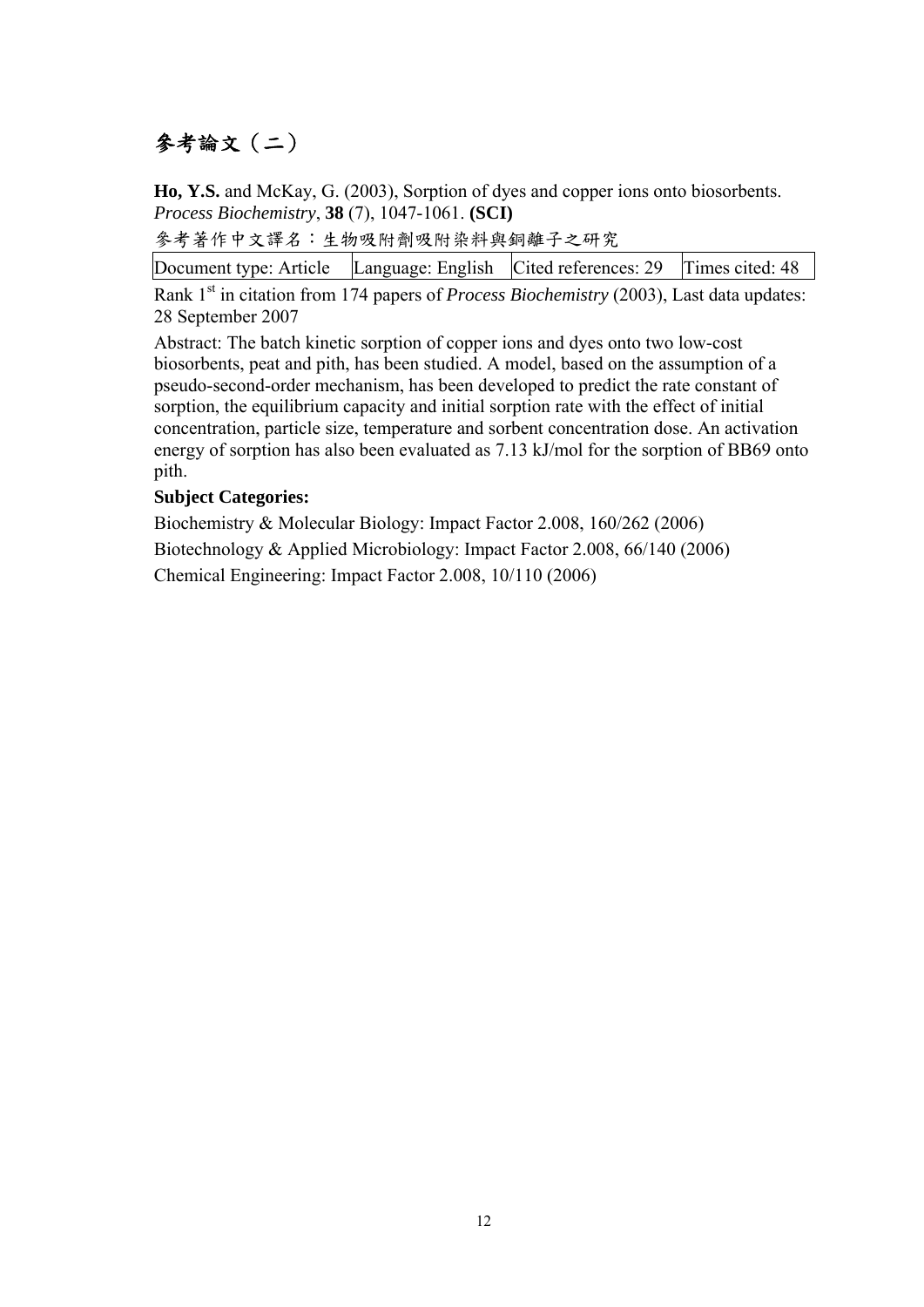- 1. Eren, Z. and Acar, F.N. (2007), Equilibrium and kinetic mechanism for Reactive Black 5 sorption onto high lime Soma fly ash. *Journal of Hazardous Materials*, **143** (1-2), 226-232.
- 2. Han, R.P., Wang, Y.F., Han, P., Shi, J., Yang, J. and Lu, Y.S. (2006), Removal of methylene blue from aqueous solution by chaff in batch mode. *Journal of Hazardous Materials*, **137** (1), 550-557.
- 3. Kumar, K.V. and Porkodi, K. (2007), Mass transfer, kinetics and equilibrium studies for the biosorption of methylene blue using *Paspalum notatum*. *Journal of Hazardous Materials*, **146** (1-2), 214-226.
- 4. Hameed, B.H., Ahmad, A.A. and Aziz, N. (2007), Isotherms, kinetics and thermodynamics of acid dye adsorption on activated palm ash. *Chemical Engineering Journal*, **133** (1-3), 195-203.
- 5. Doğan, M., Özdemir, Y. and Alkan, M. (2007), Adsorption kinetics and mechanism of cationic methyl violet and methylene blue dyes onto sepiolite. *Dyes and Pigments*, **75** (3), 701-713.
- 6. Laasri, L., Elamrani, M.K. and Cherkaoui, O. (2007), Removal of two cationic dyes from a textile effluent by filtration-adsorption on wood sawdust. *Environmental Science and Pollution Research*, **14** (4), 237-240.
- 7. Fernandes, A.N., Almeida, C.A.P., Menezes, C.T.B., Debacher, N.A. and Sierra, M.M.D. (2007), Removal of methylene blue from aqueous solution by peat. *Journal of Hazardous Materials*, **144** (1-2), 412-419.
- 8. El Qada, E.N., Allen, S.J. and Walker, G.M. (2007), Kinetic modeling of the adsorption of basic dyes onto steam-activated bituminous coal. *Industrial & Engineering Chemistry Research*, **46** (14), 4764-4771.
- 9. Wang, X.S., Hu, H.Q. and Sun, C. (2007), Removal of copper(II) ions from aqueous solutions using Na-mordenite. *Separation Science and Technology*, **42** (6), 1215-1230.
- 10. Saravanabhavan, S., Sreeram, K.J., Rao, J.R. and Nair, B.U. (2007), The use of toxic solid waste for the adsorption of dyes from waste streams. *Journal of Chemical Technology and Biotechnology*, **82** (4), 407-413.
- 11. Wang, X.S., Huang, J., Hu, H.Q., Wang, J. and Qin, Y. (2007), Determination of kinetic and equilibrium parameters of the batch adsorption of Ni(II) from aqueous solutions by Na-mordenite. *Journal of Hazardous Materials*, **142** (1-2), 468-476.
- 12. Batzias, F.A. and Sidiras, D.K. (2007), Simulation of dye adsorption by beech sawdust as affected by pH. *Journal of Hazardous Materials*, **141** (3), 668-679.
- 13. Aksu, Z. and Isoglu, I.A. (2007), Use of dried sugar beet pulp for binary biosorption of Gemazol Turquoise Blue-G reactive dye and copper(H) ions: Equilibrium modeling. *Chemical Engineering Journal*, **127** (1-3), 177-188.
- 14. Ncibi, M.C., Mahjoub, B. and Seffen, M. (2006), Studies on the biosorption of textile dyes from aqueous solutions using *Posidonia oceanica* (L.) leaf sheath fibres. *Adsorption Science & Technology*, **24** (6), 461-473.
- 15. Meenakshi, S. and Viswanathan, N. (2007), Identification of selective ion-exchange resin for fluoride sorption. *Journal of Colloid and Interface Science*, **308** (2), 438-450.
- 16. Bayramoğlu, G., Şenkal, F.B., Çelik, G. and Arıca, M.Y. (2007), Preparation and characterization of sulfonyl-hydrazine attached poly(styrene-divinylbenzene) beads for separation of albumin. *Colloids and Surfaces A-Physicochemical and Engineering Aspects*, **294** (1-3), 56-63.
- 17. Chadlia, A. and Farouk, M.M. (2007), Removal of basic blue 41 from aqueous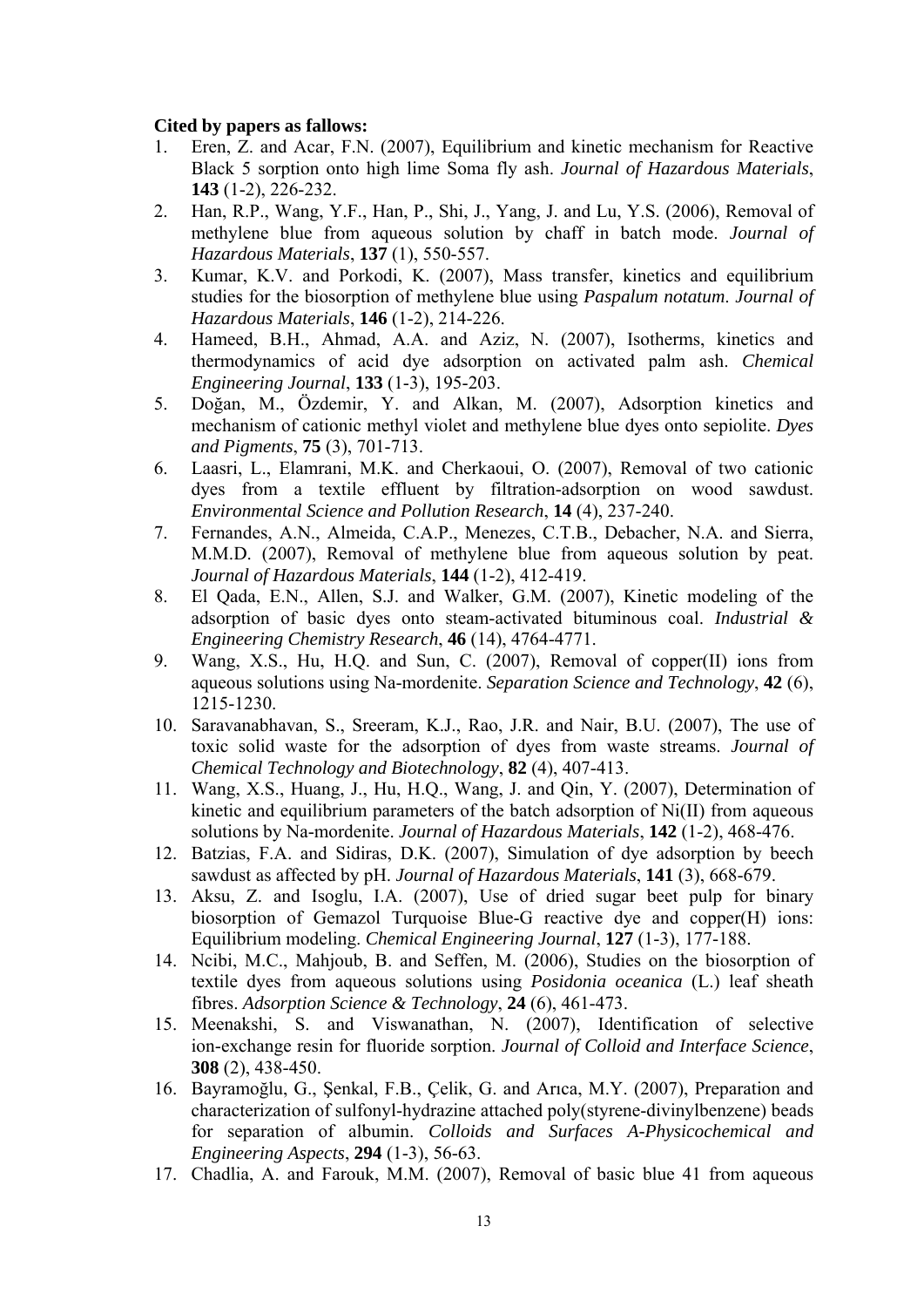solution by carboxymethylated Posidonia oceanica. *Journal of Applied Polymer Science*, **103** (2), 1215-1225.

- 18. Cestari, A.R., Vieira, E.F.S., Vieira, G.S. and de Almeida, L.E. (2006), The removal of anionic dyes from aqueous solutions in the presence of anionic surfactant using aminopropylsilica: A kinetic study. *Journal of Hazardous Materials*, **138** (1), 133-141.
- 19. Doğan, M., Alkan, M., Demirbaş, Ö., Özdemir, Y. and Özmetin, C. (2006), Adsorption kinetics of maxilon blue GRL onto sepiolite from aqueous solutions. *Chemical Engineering Journal*, **124** (1-3), 89-101.
- 20. Inbaraj, B.S., Chien, J.T., Ho, G.H., Yang, J. and Chen, B.H. (2006), Equilibrium and kinetic studies on sorption of basic dyes by a natural biopolymer poly(gamma-glutamic acid). *Biochemical Engineering Journal*, **31** (3), 204-215.
- 21. Maliyekkal, S.M., Sharma, A.K. and Philip, L. (2006), Manganese-oxide-coated alumina: A promising sorbent for defluoridation of water. *Water Research*, **40** (19), 3497-3506.
- 22. Ozmihci, S. and Kargi, F. (2006), Utilization of powdered waste sludge (PWS) for removal of textile dyestuffs from wastewater by adsorption. *Journal of Environmental Management*, **81** (3), 307-314.
- 23. Malkoc, E. (2006), Ni(II) removal from aqueous solutions using cone biomass of *Thuja orientalis*. *Journal of Hazardous Materials*, **137** (2), 899-908.
- 24. Adak, A. and Pal, A. (2006), Removal kinetics and mechanism for crystal violet uptake by surfactant-modified alumina. *Journal of Environmental Science and Health Part A-Toxic, Hazardous Substances & Environmental Engineering*, **41** (10), 2283-2297.
- 25. Cochrane, E.L., Lu, S., Gibb, S.W. and Villaescusa, I. (2006), A comparison of low-cost biosorbents and commercial sorbents for the removal of copper from aqueous media. *Journal of Hazardous Materials*, **137** (1), 198-206.
- 26. Inbaraj, B.S., Chiu, C.P., Ho, G.H., Yang, J. and Chen, B.H. (2006), Removal of cationic dyes from aqueous solution using an anionic poly-γ-glutamic acid-based adsorbent. *Journal of Hazardous Materials*, **137** (1), 226-234.
- 27. Ho, Y.S. (2006), Review of second-order models for adsorption systems. *Journal of Hazardous Materials*, **136** (3), 681-689.
- 28. Hsieh, C.H., Lo, S.L., Kuan, W.H. and Chen, C.L. (2006), Adsorption of copper ions onto microwave stabilized heavy metal sludge. *Journal of Hazardous Materials*, **136** (2), 338-344.
- 29. Wang, Y., Mu, Y., Zhao, Q.B. and Yu, H.Q. (2006), Isotherms, kinetics and thermodynamics of dye biosorption by anaerobic sludge. *Separation and Purification Technology*, **50** (1), 1-7.
- 30. Brouers, F. and Sotolongo-Costa, O. (2006), Generalized fractal kinetics in complex systems (application to biophysics and biotechnology). *Physica A-Statistical Mechanics and Its Applications*, **368** (1), 165-175.
- 31. Kumar, K.V. and Sivanesan, S. (2006), Selection of optimum sorption kinetics: Comparison of linear and non-linear method. *Journal of Hazardous Materials*, **134** (1-3), 277-279.
- 32. Gürses, A., Doğar, Ç., Yalçın, M., Açıkyıldız, M., Bayrak, R. and Karaca, S. (2006), The adsorption kinetics of the cationic dye, methylene blue, onto clay. *Journal of Hazardous Materials*, **131** (1-3), 217-228.
- 33. Crini, G. (2006), Non-conventional low-cost adsorbents for dye removal: A review. *Bioresource Technology*, **97** (9), 1061-1085.
- 34. Ho, Y.S. (2006), Second-order kinetic model for the sorption of cadmium onto tree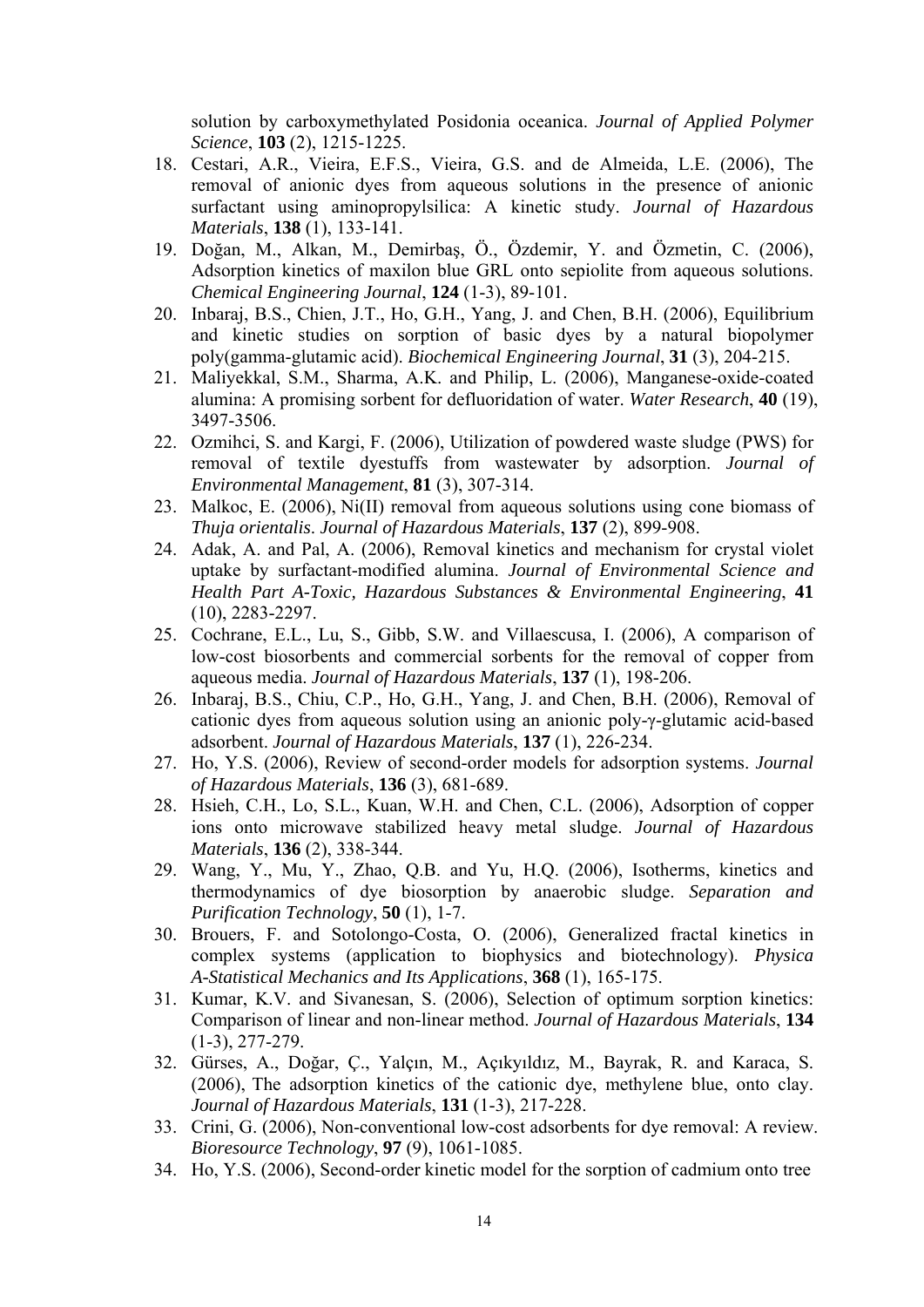fern: A comparison of linear and non-linear methods. *Water Research*, **40** (1), 119-125.

- 35. Turabik, M. and Kumbur, H. (2005), Equilibrium and kinetic modelling of adsorption of a basic dye on bentonite. *Fresenius Environmental Bulletin*, **14** (12A), 1105-1114.
- 36. Yeddou, N. and Bensmaili, A. (2005), Kinetic models for the sorption of dye from aqueous solution by clay-wood sawdust mixture. *Desalination*, **185** (1-3), 499-508.
- 37. Özcan, A.S. and Özcan, A. (2005), Adsorption behavior of a disperse dye on polyester in supercritical carbon dioxide. *Journal of Supercritical Fluids*, **35** (2), 133-139.
- 38. Aksu, Z. and İşoğlu, İ.A. (2005), Removal of copper(II) ions from aqueous solution by biosorption onto agricultural waste sugar beet pulp. *Process Biochemistry*, **40** (9), 3031-3044.
- 39. Sharma, A. and Bhattacharyya, K.G. (2005), Utilization of a biosorbent based on Azadirachta indica (Neem) leaves for removal of water-soluble dyes. *Indian Journal of Chemical Technology*, **12** (3), 285-295.
- 40. Gücek, A., Şener, S., Bilgen, S. and Mazmancı, M.A. (2005), Adsorption and kinetic studies of cationic and anionic dyes on pyrophyllite from aqueous solutions. *Journal of Colloid and Interface Science*, **286** (1), 53-60.
- 41. Kargi, F. and Ozmıhcı, S. (2005), Comparison of adsorption performances of powdered activated sludge and powdered activated carbon for removal of turquoise blue dyestuff. *Process Biochemistry*, **40** (7), 2539-2544.
- 42. Minihan, M.M., McCann, E. and Leahy, J.J. (2004), Metal ion adsorption by peat and solvent-extracted peat. *Adsorption Science & Technology*, **22** (10), 783-793.
- 43. Yalçin, M., Gürses, A., Doğar, Ç. and Sözbilir, M. (2004), The adsorption kinetics of Cethyltrimethylammonium Bromide (CTAB) onto powdered active carbon. *Adsorption-Journal of the International Adsorption Society*, **10** (4), 339-348.
- 44. Özcan, A.S., Erdem, B. and Özcan, A. (2004), Adsorption of Acid Blue 193 from aqueous solutions onto Na–bentonite and DTMA–bentonite. *Journal of Colloid and Interface Science*, **280** (1), 44-54.
- 45. Kargi, F. and Ozmıhcı, S. (2004), Biosorption performance of powdered activated sludge for removal of different dyestuffs. *Enzyme and Microbial Technology*, **35** (2-3), 267-271.
- 46. Özcan, A.S. and Özcan, A. (2004), Adsorption of acid dyes from aqueous solutions onto acid-activated bentonite. *Journal of Colloid and Interface Science*, **276** (1), 39-46.
- 47. Bhattacharyya, K.G. and Sharma, A. (2004), *Azadirachta indica* leaf powder as an effective biosorbent for dyes: A case study with aqueous Congo Red solutions. *Journal of Environmental Management*, **71** (3), 217-229.
- 48. Onyango, M.S., Kojima, Y., Matsuda, H. and Ochieng, A. (2003), Adsorption kinetics of arsenic removal from groundwater by iron-modified zeolite. *Journal of Chemical Engineering of Japan*, **36** (12), 1516-1522.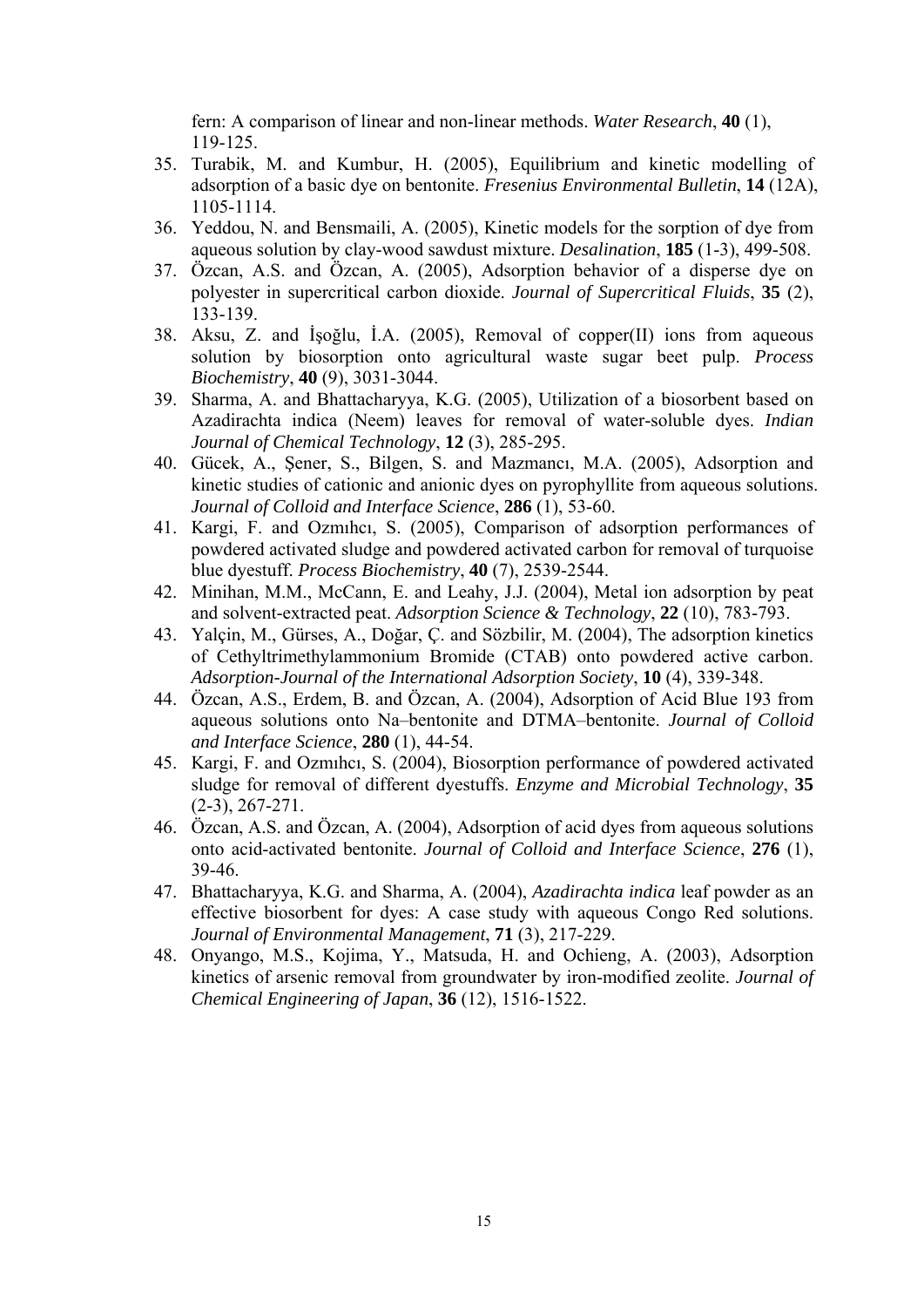### 參考論文(三)

**Ho, Y.S.**\*, Chiu, W.T., Hsu, C.S. and Huang, C.T. (2004), Sorption of lead ions from aqueous solution using tree fern as a sorbent. *Hydrometallurgy*, **73** (1-2), 55-61. **(SCI)** 代表著作中文譯名:蛇木屑吸附水溶液中鉛離子之研究

Document type: Article Language: English Cited references: 19 Times cited: 31

Rank 1<sup>st</sup> in citation from 128 papers of *Hydrometallurgy* (2004), Last data updates: 07 September 2007

Abstract: This study is on sorption of lead ions on an agricultural by-product, tree fern. Equilibrium isotherms have been measured and modeled. The equilibrium sorption capacity of lead(II) was determined from the Langmuir isotherm and found to be 40.0 mg/g. Based on the assumption of the pseudo-second order mechanism, a batch sorption model was developed to predict the rate constant of sorption, the equilibrium sorption capacity and the initial sorption rate with the effect of initial lead(II) concentration and temperature. The sorption rate was found to increase with temperature, and an activation energy of approximately 87 kJ/mol was determined from the pseudo-second order rate constants. The findings of this investigation suggest that chemical sorption plays a role in controlling the sorption rate.

### **Subject Categories:**

Metallurgy & Metallurgical Engineering: Impact Factor 1.227, 9/65 (2006)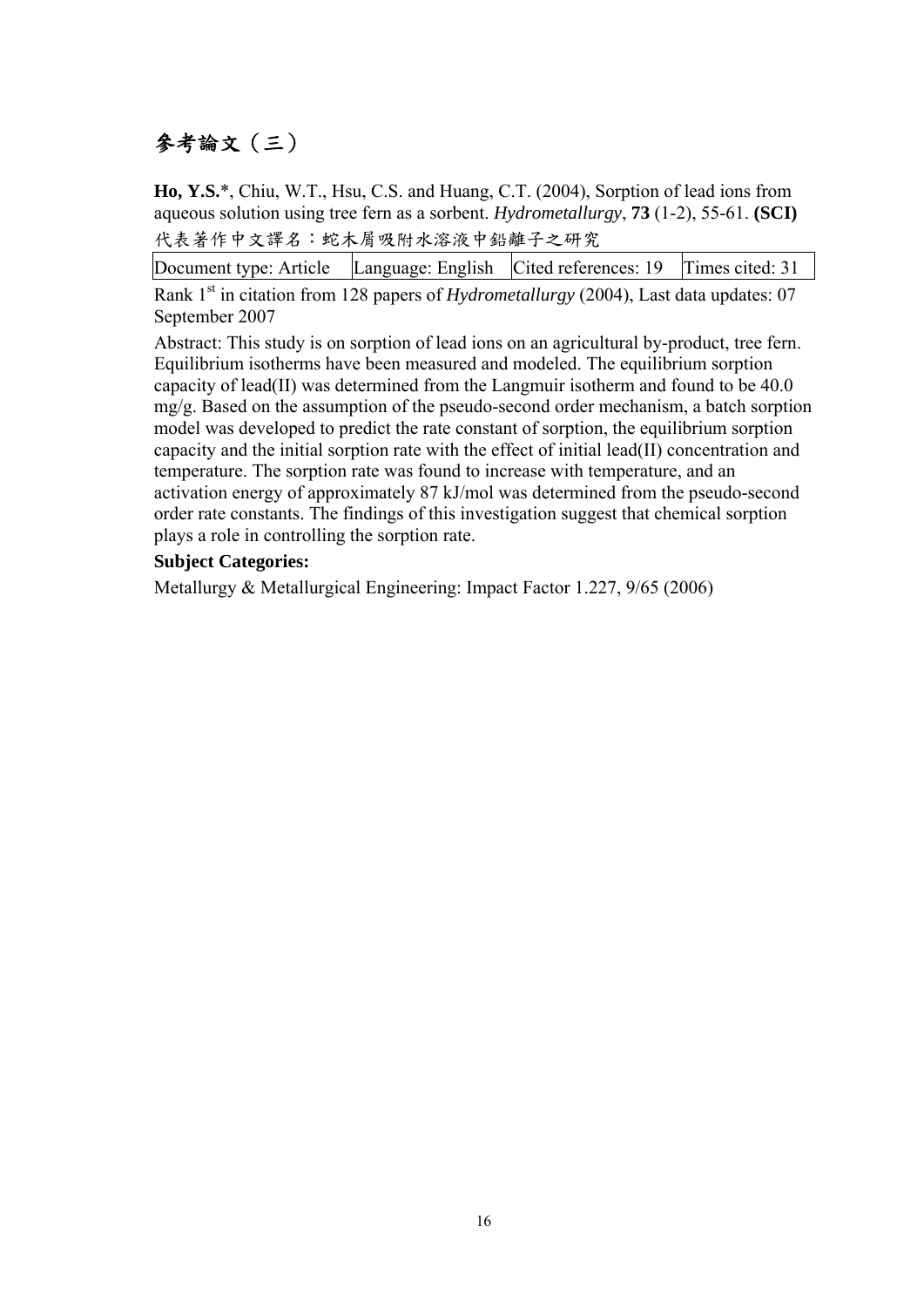**Ho, Y.S.**\*, Chiu, W.T., Hsu, C.S. and Huang, C.T. (2004), Sorption of lead ions from aqueous solution using tree fern as a sorbent. *Hydrometallurgy*, **73** (1-2), 55-61.

### 獲 ISI highly cited article

|                                                                                                                                                                                                                                                                                                                                           |           | <b>THOMSON</b>                                                                                        | <b>PRIORITAIRE</b>                           |                                           |
|-------------------------------------------------------------------------------------------------------------------------------------------------------------------------------------------------------------------------------------------------------------------------------------------------------------------------------------------|-----------|-------------------------------------------------------------------------------------------------------|----------------------------------------------|-------------------------------------------|
|                                                                                                                                                                                                                                                                                                                                           | HC-A8011P |                                                                                                       | En cas de non remise<br>Priere de retoumer a | <b>Deuctsche Post</b>                     |
| Dear YS Ho,                                                                                                                                                                                                                                                                                                                               |           | 3501 Market Street<br>Philadelphia, PA 19104                                                          | POSTFACH 2002                                | Port payé<br>60544 Frankfurt<br>ALLEMAGNE |
| It's time to celebrate!                                                                                                                                                                                                                                                                                                                   |           |                                                                                                       | 36243 Niederauta<br><b>ALLEMAGNE</b>         | Brief/Luftpost                            |
| Since 2000, you have had 4 citations to your article,                                                                                                                                                                                                                                                                                     |           |                                                                                                       |                                              |                                           |
| SORPTION OF LEAD IONS FROM AQUEOUS SOLUTION<br><b>USING TREE FERN AS A SORBENT</b>                                                                                                                                                                                                                                                        |           |                                                                                                       |                                              |                                           |
|                                                                                                                                                                                                                                                                                                                                           |           |                                                                                                       |                                              |                                           |
| This means that the number of citations your article<br>received places it in the top 1% within its field according<br>to Essential Science Indicators <sup>SM</sup> . Your work is highly<br>influential, and is making a significant impact among your<br>colleagues in your field of study.<br>Keep track of your article's influence: |           | YS Ho<br><b>TAIPEI MED UNIV</b><br><b>SCH PUBL HLTH</b><br>250 WU HSING ST<br><b>TAIPEI</b><br>TAIWAN |                                              |                                           |
| set up a citation alert in Web of Science®.                                                                                                                                                                                                                                                                                               |           |                                                                                                       |                                              |                                           |
| If your institution subscribes, simply go to<br>http://isiknowledge.com, and click<br>"Create Citation Alert" on your article's full record.                                                                                                                                                                                              |           |                                                                                                       |                                              |                                           |
| If you do not have access to Web of Science, the most<br>in-depth and respected source of citation information and<br>searching available, ask your librarian to set up a free trial.                                                                                                                                                     |           |                                                                                                       |                                              |                                           |
| Congratulations on your extraordinary                                                                                                                                                                                                                                                                                                     |           |                                                                                                       |                                              |                                           |
| career accomplishment!                                                                                                                                                                                                                                                                                                                    |           |                                                                                                       |                                              |                                           |
| Congratulations, US Ho<br>Since 2000, you have been cited 4 times for your article,<br>SORPTION OF LEAD IONS FROM AQUEOUS SOLUTION USING<br><b>TREE FERN AS A SORBENT</b>                                                                                                                                                                 |           |                                                                                                       |                                              |                                           |
| THOMSON                                                                                                                                                                                                                                                                                                                                   |           |                                                                                                       |                                              |                                           |
|                                                                                                                                                                                                                                                                                                                                           |           |                                                                                                       |                                              |                                           |
|                                                                                                                                                                                                                                                                                                                                           |           |                                                                                                       |                                              |                                           |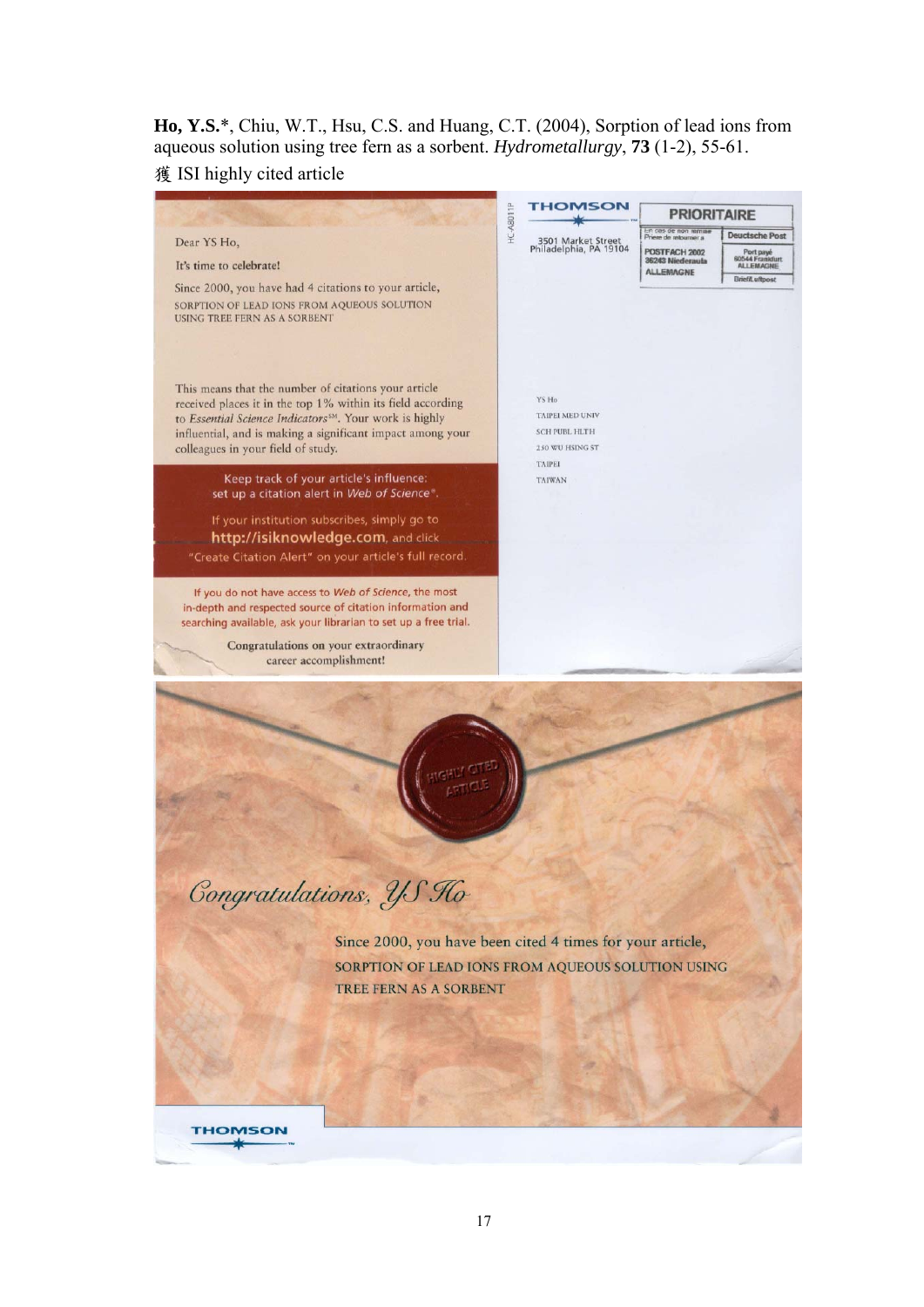- 1. Oubagaranadin, J.U.K., Sathyamurthy, N. and Murthy, Z.V.P. (2007), Evaluation of Fuller's earth for the adsorption of mercury from aqueous solutions: A comparative study with activated carbon. *Journal of Hazardous Materials*. In press
- 2. Ofomaja, A.E. and Ho, Y.S. (2008), Kinetic biosorption study of cadmium onto coconut copra meal as biosorbent. *International Journal of Environment and Pollution*, **33** (1-4), In press
- 3. Sheha, R.R. and Metwally, E. (2007), Equilibrium isotherm modeling of cesium adsorption onto magnetic materials. *Journal of Hazardous Materials*, **143** (1-2), 354-361.
- 4. Oubagaranadin, J.U.K., Sathyamurthy, N. and Murthy, Z.V.P. (2007), Evaluation of Fuller's earth for the adsorption of mercury from aqueous solutions: A comparative study with activated carbon. *Journal of Hazardous Materials*, **142** (1-2), 165-174.
- 5. Giménez, J., Martínez, M., de Pablo, J., Rovira, M. and Duro, L. (2007), Arsenic sorption onto natural hematite, magnetite, and goethite. *Journal of Hazardous Materials*, **141** (3), 575-580.
- 6. Özer, A. (2007), Removal of Pb(II) ions from aqueous solutions by sulphuric acid-treated wheat bran. *Journal of Hazardous Materials*, **141** (3), 753-761.
- 7. Meenakshi, S. and Viswanathan, N. (2007), Identification of selective ion-exchange resin for fluoride sorption. *Journal of Colloid and Interface Science*, **308** (2), 438-450.
- 8. Ren, A., Yu, S., Han, J., Chang, P., Chen, C., Chen, J. and Wang, X. (2007), A comparative study of Pb<sup>2+</sup> sorption onto MX-80 bentonite, LA bentonite,  $\gamma$ -Al<sub>2</sub>O<sub>3</sub> and SiO2. *Journal of Radioanalytical and Nuclear Chemistry*, **272** (1), 3-10.
- 9. Baker, H. and Abdel-Halim, H.M. (2007), Removal of nickel ions from aqueous solutions by using insolubilized humic acid: Effect of pH and temperature. *Asian Journal of Chemistry*, **19** (1), 233-245.
- 10. de Hoces, M.C., de Castro, F.H.B., Garcia, G.B. and Rivas, G.T. (2006), Equilibrium modeling of removal of cadmium ions by olive stones. *Environmental Progress*, **25** (3), 261-266.
- 11. Arámbula-Villazana, V., Solache-Ríos, M. and Olguín, M.T. (2006), Sorption of cadmium from aqueous solutions at different temperatures by Mexican HEU-type zeolite rich tuff. *Journal of Inclusion Phenomena and Macrocyclic Chemistry*, **55** (3-4), 229-236.
- 12. Arámbula-Villazana, V., Solache-Ríos, M. and Olguín, M.T. (2006), Sorption of cadmium from aqueous solutions at different temperatures by Mexican HEU-type zeolite rich tuff. *Journal of Inclusion Phenomena and Macrocyclic Chemistry*, **55** (3-4), 237-245.
- 13. Kumar, K.V. and Sivanesan, S. (2007), Sorption isotherm for safranin onto rice husk: Comparison of linear and non-linear methods. *Dyes and Pigments*, **72** (1), 130-133.
- 14. Ho, Y.S. (2006), Review of second-order models for adsorption systems. *Journal of Hazardous Materials*, **136** (3), 681-689.
- 15. Singh, K.K., Talat, M. and Hasan, S.H. (2006), Removal of lead from aqueous solutions by agricultural waste maize bran. *Bioresource Technology*, **97** (16), 2124-2130.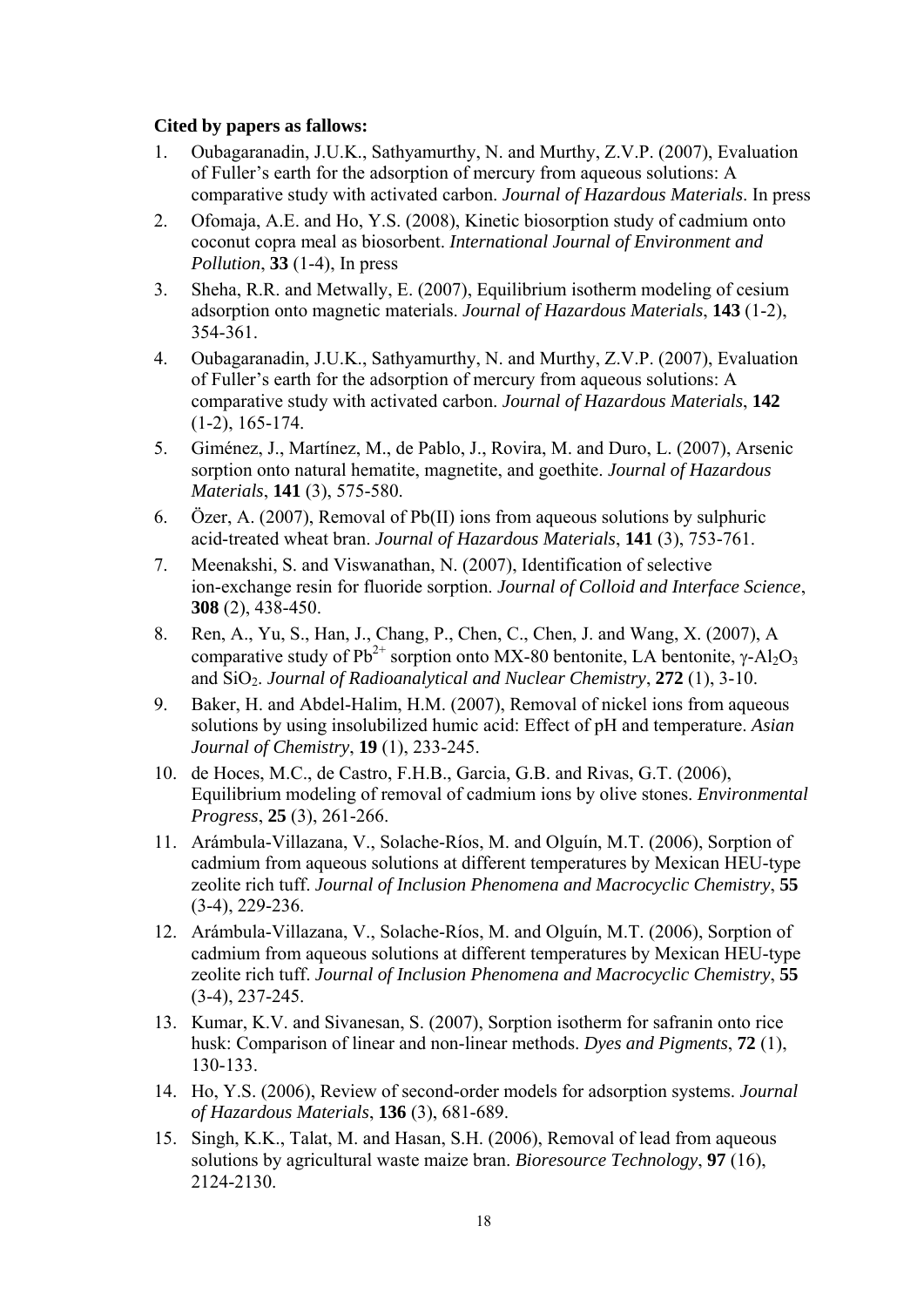- 16. Ray, A.B., Selvakumar, A. and Tafuri, A.N. (2006), Removal of selected pollutants from aqueous media by hardwood mulch. *Journal of Hazardous Materials*, **136** (2), 213-218.
- 17. Fiol, N., Villaescusa, I., Martínez, M., Miralles, N., Poch, J. and Serarols, J. (2006), Sorption of Pb(II), Ni(II), Cu(II) and Cd(II) from aqueous solution by olive stone waste. *Separation and Purification Technology*, **50** (1), 132-140.
- 18. Kumar, K.V. and Sivanesan, S. (2006), Selection of optimum sorption kinetics: Comparison of linear and non-linear method. *Journal of Hazardous Materials*, **134** (1-3), 277-279.
- 19. Martínez, M., Miralles, N., Hidalgo, S., Fiol, N., Villaescusa, I. and Poch, J. (2006), Removal of lead(II) and cadmium(II) from aqueous solutions using grape stalk waste. *Journal of Hazardous Materials*, **133** (1-3), 203-211.
- 20. Lodeiro, P., Barriada, J.L., Herrero, R. and Sastre de Vicente, M.E. (2006), The marine macroalga *Cystoseira* baccata as biosorbent for cadmium(II) and lead(II) removal: Kinetic and equilibrium studies. *Environmental Pollution*, **142** (2), 264-273.
- 21. Ho, Y.S. (2006), Second-order kinetic model for the sorption of cadmium onto tree fern: A comparison of linear and non-linear methods. *Water Research*, **40** (1), 119-125.
- 22. Mussatto, S.I., Dragone, G. and Roberto, I.C. (2006), Brewers' spent grain: Generation, characteristics and potential applications. *Journal of Cereal Science*, **43** (4), 1-14.
- 23. Kumar, K.V. and Sivanesan, S. (2005), Comparison of linear and non-linear method in estimating the sorption isotherm parameters for safranin onto activated carbon. *Journal of Hazardous Materials*, **123** (1-3), 288-292.
- 24. Ho, Y.S. and Ofomaja, A.E. (2005), Effects of calcium competition on lead sorption by palm kernel fibre. *Journal of Hazardous Materials*, **120** (1-3), 157-162.
- 25. Ho, Y.S. (2005), Comment on "Adsorption of naphthalene on zeolite from aqueous solution" by C.F. Chang, C.Y. Chang, K.H. Chen, W.T. Tsai, J.L. Shie, Y.H. Chen. *Journal of Colloid and Interface Science*, **283** (1), 274-277.
- 26. Zheng, S.K., Yang, Z.F., Jo, D.H., Park, Y.H. and Ho, Y.S. (2005), Comment on "Removal of chlorophenols from groundwater by chitosan sorption". *Water Research*, **39** (1), 264-268.
- 27. Ho, Y.S. (2004), Comment on "Sorption of basic dyes from aqueous solution by activated sludge" [J. Hazard. Mater. 108 (2004) 183–188]. *Journal of Hazardous Materials*, **114** (1-3), 241-245.
- 28. Ho, Y.S. (2004), Pseudo-isotherms using a second order kinetic expression constant. *Adsorption-Journal of the International Adsorption Society*, **10** (2), 151-158.
- 29. Ho, Y.S. (2004), Comment on 'Removal of copper from aqueous solution by aminated and protonated mesoporous aluminas: kinetics and equilibrium,' by S. Rengaraj, Y. Kim, C.K. Joo, and J. Yi. *Journal of Colloid and Interface Science*, **276** (1), 255-258.
- 30. Ho, Y.S. (2004), Comment on "Arsenic removal using mesoporous alumina prepared via a templating method". *Environmental Science & Technology*, **38** (11), 3214-3215.
- 31. Huang, C.T. (2004), Removal of lead ions from aqueous solution by using tree fern.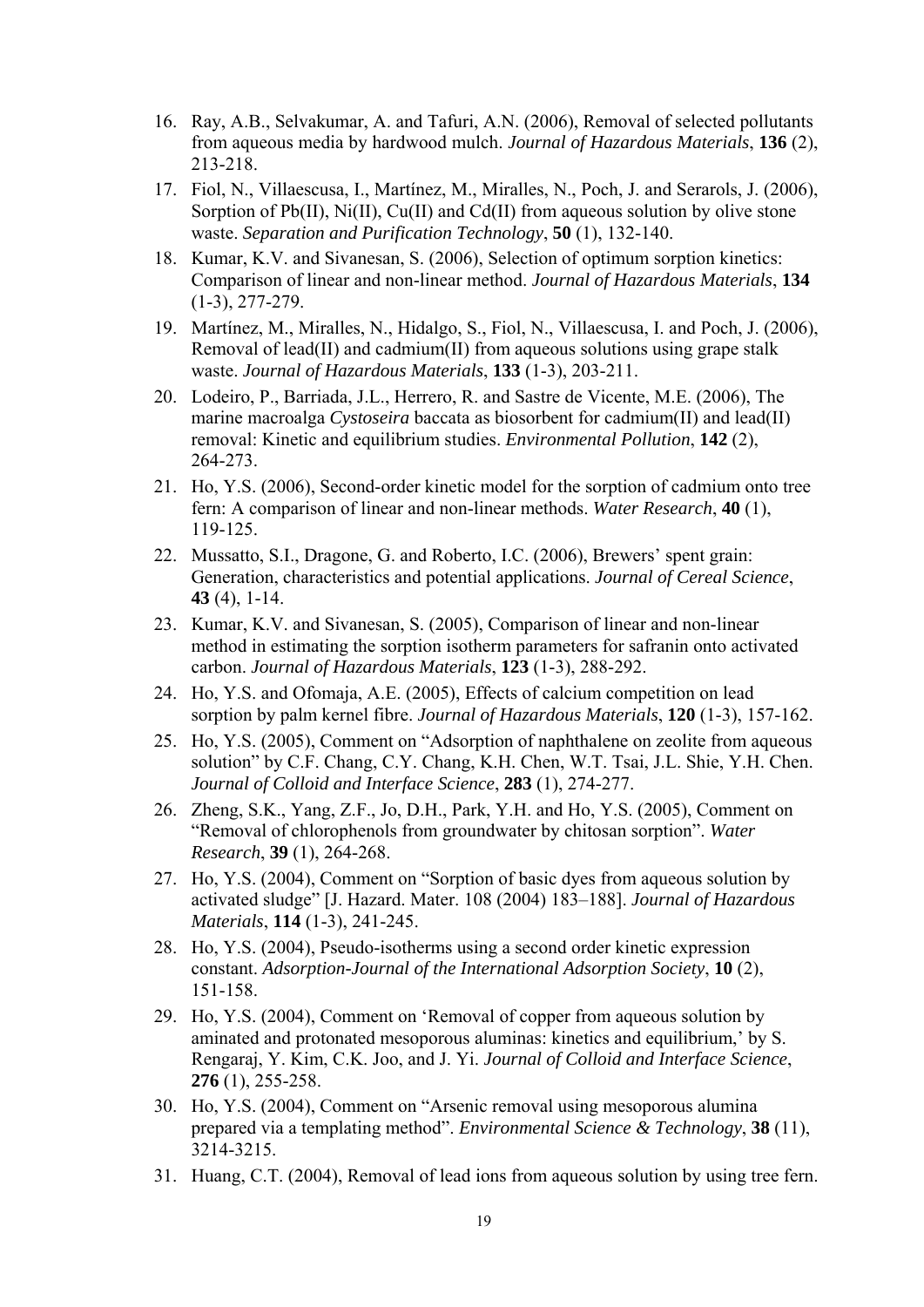*M.Sc. Thesis*, Taipei Medical University, Taipei, Taiwan.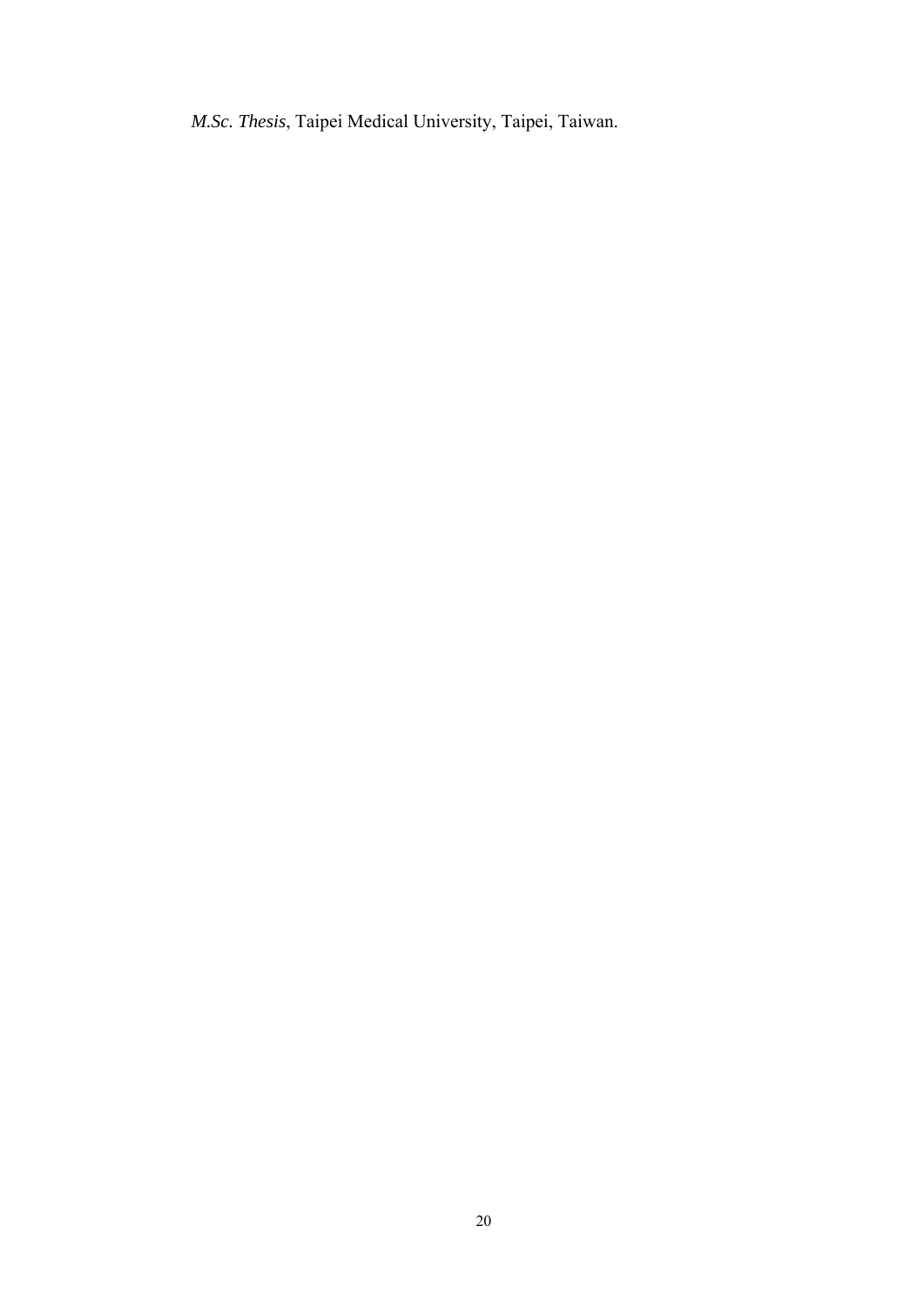### 參考論文(四)

**Ho, Y.S.**\* (2004), Citation review of Lagergren kinetic rate equation on adsorption reactions. *Scientometrics*, **59** (1), 171-177. **(SCI, SSCI)** 

參考著作中文譯名:Lagergren 吸附動力學模式被引用之回顧

Document type: Review Language: English Cited references: 37 Times cited: 54 Rank  $1<sup>st</sup>$  in citation from 101 papers of *Scientometrics* (2004), Rank  $17<sup>th</sup>$  in citation from 2,286 papers of *Scientometrics* (from year 1979, Volume 1 (2) to year 2007, Volume 72 (1)), Last data updates: 29 September 2007

Rank 2<sup>nd</sup> in *Scientometrics* and rank 3<sup>rd</sup> in Taipei Medical University; rank 1747<sup>th</sup> in the world and rank  $1<sup>st</sup>$  in Taiwan, in the field of Social Sciences, General. (Essential Science Indicators was updated on September 1, 2007 to cover a ten-year plus six-month period, January 1, 1997-June 30, 2007.)

Abstract: This study presents a literature review concerning the preciseness of over 170 publications citing the original Lagergren's paper in kinetics equation for solute adsorption on various adsorbents. This equation applies to a range of solid-liquid systems such as metal ions, dyestuffs and several organic substances in aqueous systems onto various adsorbents. The main objectives are to manifest different forms of citations presented and offers a correct reference style for citing the original Lagergren's paper published in 1898.

### **Subject Categories:**

Interdisciplinary Applications Computer Science: Impact Factor 1.363, 24/87 (2006) **SCI** 

Information Science & Library Science: Impact Factor 1.363, 12/53 (2006) SSCI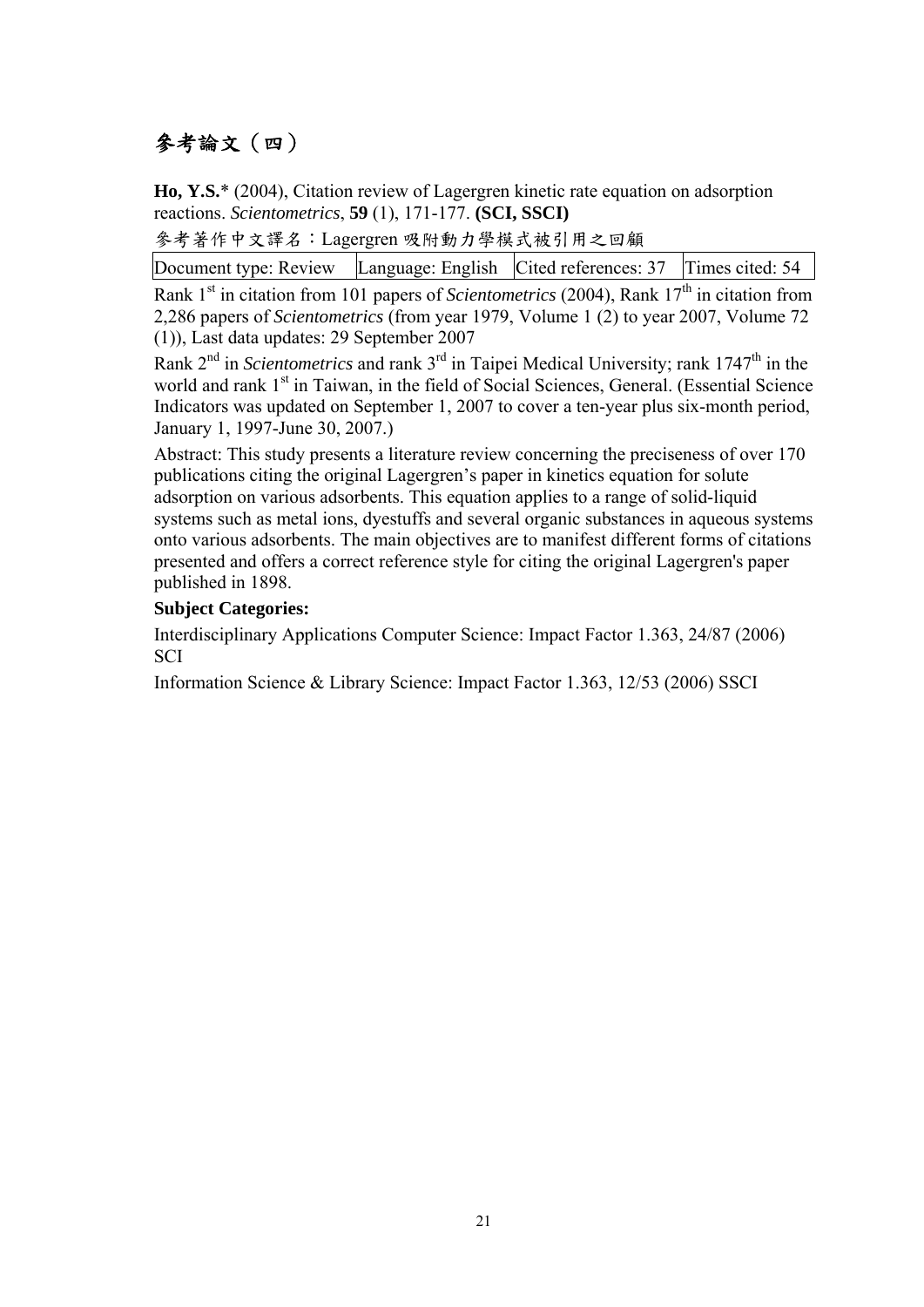**Ho, Y.S.**\* (2004), Citation review of Lagergren kinetic rate equation on adsorption reactions. *Scientometrics*, **59** (1), 171-177.

### 獲 ISI highly cited article

|                                                                                                                                                                                                                                                                                                                                    | <b>THOMSON</b><br><b>PRIORITAIRE</b>                                                                                                                                                                                                                                    |
|------------------------------------------------------------------------------------------------------------------------------------------------------------------------------------------------------------------------------------------------------------------------------------------------------------------------------------|-------------------------------------------------------------------------------------------------------------------------------------------------------------------------------------------------------------------------------------------------------------------------|
| Dear YS Ho,<br>It's time to celebrate!<br>Since 2000, you have had 5 citations to your article,<br>CITATION REVIEW OF LAGERGREN KINETIC RATE                                                                                                                                                                                       | HC-A8011P<br>En cas de non remise<br><b>Deuctsche Post</b><br>Pnere de refoumer a<br>3501 Market Street<br>Philadelphia, PA 19104<br>POSTFACH 2002<br>Port payé<br>50544 Frankfurt<br>36243 Niederaula<br><b>ALLEMAGNE</b><br><b>ALLEMAGNE</b><br><b>Brief/Luftpost</b> |
| EQUATION ON ADSORPTION REACTIONS<br>This means that the number of citations your article<br>received places it in the top 1% within its field according<br>to Essential Science Indicators <sup>5M</sup> . Your work is highly<br>influential, and is making a significant impact among your<br>colleagues in your field of study. | YS Ho<br><b>TAIPEI MED UNIV</b><br><b>SCH PUBL HLTH</b><br>250 WU HSING ST<br>TAIPEI                                                                                                                                                                                    |
| Keep track of your article's influence:<br>set up a citation alert in Web of Science®.<br>If your institution subscribes, simply go to<br>http://isiknowledge.com, and click                                                                                                                                                       | TAIWAN                                                                                                                                                                                                                                                                  |
| "Create Citation Alert" on your article's full record.<br>If you do not have access to Web of Science, the most<br>in-depth and respected source of citation information and<br>searching available, ask your librarian to set up a free trial.<br>Congratulations on your extraordinary<br>career accomplishment!                 |                                                                                                                                                                                                                                                                         |
|                                                                                                                                                                                                                                                                                                                                    |                                                                                                                                                                                                                                                                         |
| Congratulations, YS Ho                                                                                                                                                                                                                                                                                                             |                                                                                                                                                                                                                                                                         |
| ON ADSORPTION REACTIONS                                                                                                                                                                                                                                                                                                            | Since 2000, you have been cited 5 times for your article,<br>CITATION REVIEW OF LAGERGREN KINETIC RATE EQUATION                                                                                                                                                         |
|                                                                                                                                                                                                                                                                                                                                    |                                                                                                                                                                                                                                                                         |
| THOMSON                                                                                                                                                                                                                                                                                                                            |                                                                                                                                                                                                                                                                         |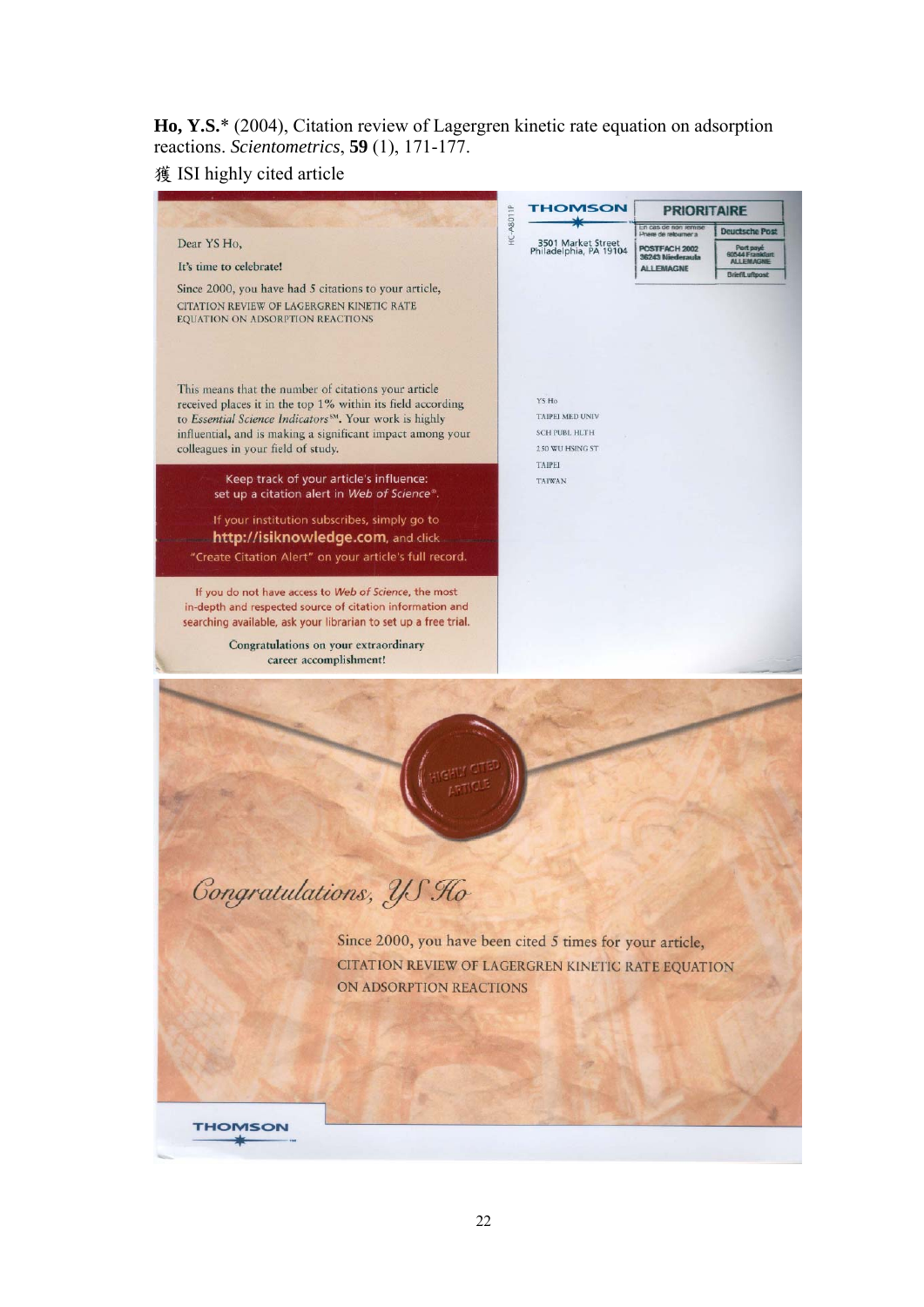- 1. Kumar, K.V. and Porkodi, K. (2007), Mass transfer, kinetics and equilibrium studies for the biosorption of methylene blue using *Paspalum notatum*. *Journal of Hazardous Materials*, **146** (1-2), 214-226.
- 2. Leinekugel-le-Cocq, D., Tayakout-Fayolle, M., Le Gorrec, Y. and Jallut, C. (2007), A double linear driving force approximation for non-isothermal mass transfer modeling through bi-disperse adsorbents. *Chemical Engineering Science*, **62** (15), 4040-4053.
- 3. Marungrueng, K. and Pavasant, P. (2006), Removal of basic dye (Astrazon Blue FGRL) using macroalga *Caulerpa lentillifera*. *Journal of Environmental Management*, **78** (3), 268-274.
- 4. Smičiklas, I., Dimović, S. and Plećaš, I. (2007), Removal of  $Cs^{1+}$ ,  $Sr^{2+}$  and  $Co^{2+}$ from aqueous solutions by adsorption on natural clinoptilolite. *Applied Clay Science*, **35** (1-2), 139-144.
- 5. Bhattacharyya, K.G. and Sen Gupta, S. (2007), Adsorptive accumulation of Cd(II), Co(II), Cu(II), Pb(II), and Ni(II) from water on montmorillonite: Influence of acid activation. *Journal of Colloid and Interface Science*, **310** (2), 411-424.
- 6. Xia, X.Y., d'Alnoncourt, R.N., Strunk, J., Litvinov, S. and Muhler, M. (2007), Isothermal adsorption kinetics on heterogeneous surfaces. *Applied Surface Science*, **253** (13), 5851-5855.
- 7. Yuan, X., Zhuo, S.P., Xing, W., Cui, H.Y., Dai, X.D., Liu, X.M. and Yan, Z.F. (2007), Aqueous dye adsorption on ordered mesoporous carbons. *Journal of Colloid and Interface Science*, **310** (1), 83-89.
- 8. Bhattacharyya, K.G. and Sen Gupta, S. (2007), Influence of acid activation of kaolinite and montmorillonite on adsorptive removal of Cd(II) from water. *Industrial & Engineering Chemistry Research*, **46** (11), 3734-3742.
- 9. Oubagaranadin, J.U.K., Sathyamurthy, N. and Murthy, Z.V.P. (2007), Evaluation of Fuller's earth for the adsorption of mercury from aqueous solutions: A comparative study with activated carbon. *Journal of Hazardous Materials*, **142** (1-2), 165-174.
- 10. Harouna-Oumarou, H.A., Fauduet, H., Porte, C. and Ho, Y.S. (2007), Comparison of kinetic models for the aqueous solid-liquid extraction of Tilia sapwood in a continuous stirred tank reactor. *Chemical Engineering Communications*, **194** (4), 537-552.
- 11. Meenakshi, S. and Viswanathan, N. (2007), Identification of selective ion-exchange resin for fluoride sorption. *Journal of Colloid and Interface Science*, **308** (2), 438-450.
- 12. Crini, G., Peindy, H.N., Gimbert, F. and Robert, C. (2007), Removal of C.I. Basic Green 4 (Malachite Green) from aqueous solutions by adsorption using cyclodextrin-based adsorbent: Kinetic and equilibrium studies. *Separation and Purification Technology*, **53** (1), 97-110.
- 13. Ofomaja, A.E. (2007), Kinetics and mechanism of methylene blue sorption onto palm kernel fibre. *Process Biochemistry*, **42** (1), 16-24.
- 14. Wang, S.B., Li, L. and Zhu, Z.H. (2007), Solid-state conversion of fly ash to effective adsorbents for Cu removal from wastewater. *Journal of Hazardous Materials*, **139** (2), 254-259.
- 15. Ofomaja, A.E. and Ho, Y.S. (2007), Effect of pH on cadmium biosorption by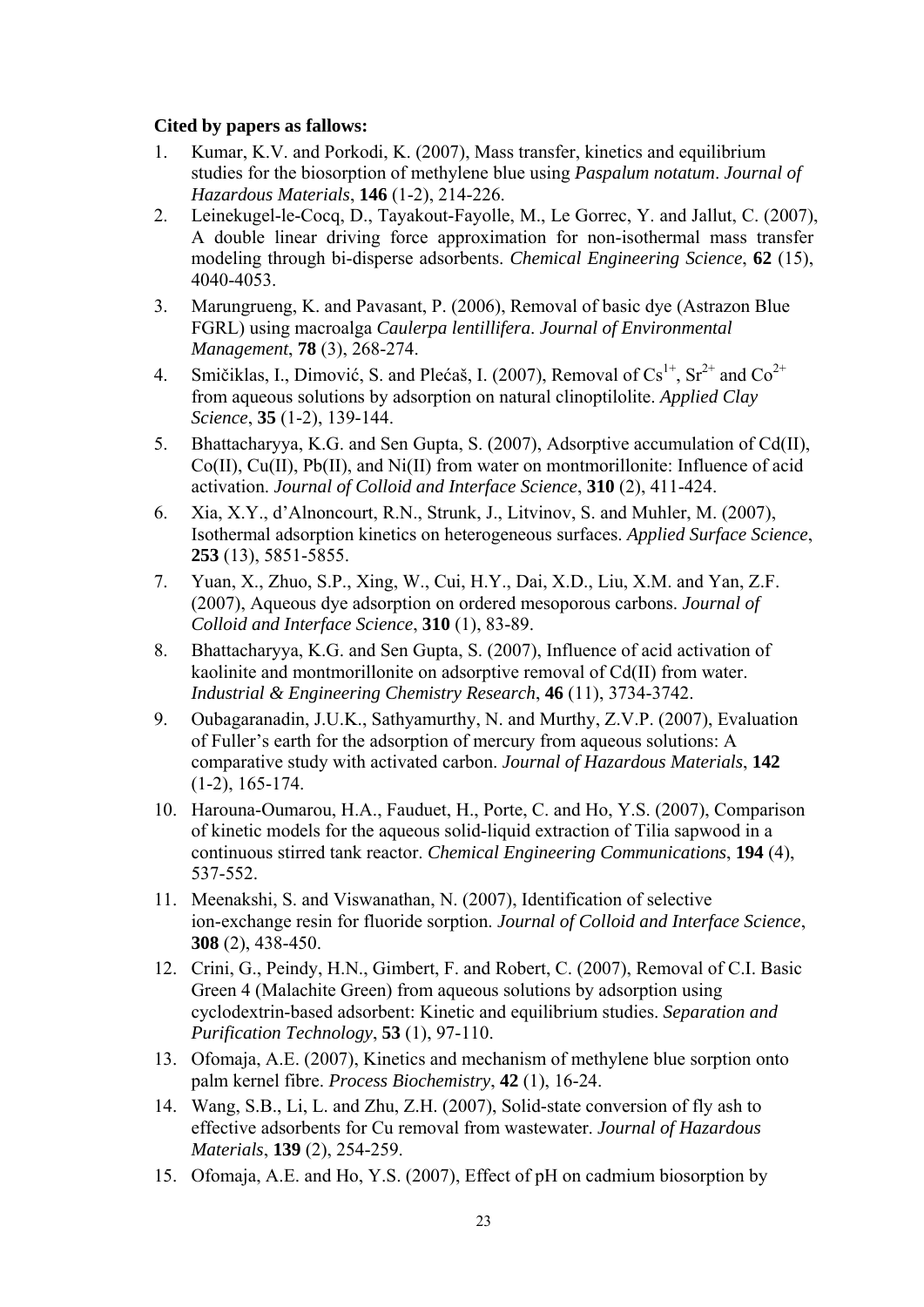coconut copra meal. *Journal of Hazardous Materials*, **139** (2), 356-362.

- 16. Antonio, P., Iha, K. and Suárez-Iha, M.E.V. (2007), Kinetic modeling of adsorption of di-2-pyridylketone salicyloylhydrazone on silica gel. *Journal of Colloid and Interface Science*, **307** (1), 24-28.
- 17. Bhattacharyya, K.G. and Sen Gupta, S. (2006), Adsorption of Fe(III) from water by natural and acid activated clays: Studies on equilibrium isotherm, kinetics and thermodynamics of interactions. *Adsorption-Journal of the International Adsorption Society*, **12** (3), 185-204.
- 18. Wang, Y.L., Liao, X.P., Gu, Y.C., Zhao, S.L. and Shi, B. (2006), Alternative utilization of skin wastes: Preparation of a Fe(III)-loaded adsorbent for anionic dyes in aqueous solution. *Journal of the Society of Leather Technologists and Chemists*, **90** (5), 205-210.
- 19. Chandrasekhar, S. and Pramada, P.N. (2006), Rice husk ash as an adsorbent for methylene blue-effect of ashing temperature. *Adsorption-Journal of the International Adsorption Society*, **12** (1), 27-43.
- 20. Bhattacharyya, K.G. and Gupta, S.S. (2006), Adsorption of chromium(VI) from water by clays. *Industrial & Engineering Chemistry Research*, **45** (21), 7232-7240.
- 21. Ho, Y.S. (2007), Comments on "An adsorption and kinetic study of lac dyeing on silk". *Dyes and Pigments*, **72** (1), 134-136.
- 22. Kumar, K.V. (2006), Comments on "Adsorption of acid dye onto organobentonite". *Journal of Hazardous Materials*, **137** (1), 638-639.
- 23. Bou-Maroun, E., Goetz-Grandmont, G.J. and Boos, A. (2006), Sorption of europium(III) and copper(II) by a mesostructured silica doped with acyl-hydroxypyrazole derivatives: Extraction, kinetic and capacity studies. *Colloids and Surfaces A-Physicochemical and Engineering Aspects*, **287** (1-3), 1-9.
- 24. Ho, Y.S. (2006), Review of second-order models for adsorption systems. *Journal of Hazardous Materials*, **136** (3), 681-689.
- 25. Mohan, D., Singh, K.P. and Singh, V.K. (2006), Trivalent chromium removal from wastewater using low cost activated carbon derived from agricultural waste material and activated carbon fabric cloth. *Journal of Hazardous Materials*, **135** (1-3), 280-295.
- 26. Ozturk, N. and Bektaş, T.E. (2006), Batch adsorption of dyestuff from aqueous solutions onto various adsorbents. *Fresenius Environmental Bulletin*, **15** (6), 489-496.
- 27. Li, L., Wang, S.B. and Zhu, Z.H. (2006), Geopolymeric adsorbents from fly ash for dye removal from aqueous solution. *Journal of Colloid and Interface Science*, **300** (1), 52-59.
- 28. Mohan, D. and Chander, S. (2006), Single, binary, and multicomponent sorption of iron and manganese on lignite. *Journal of Colloid and Interface Science*, **299** (1), 76-87.
- 29. Ho, Y.S. (2006), Comment on "Remediation of soil contaminated with the heavy metal  $(Cd^{2+})$ ". *Journal of Hazardous Materials*, **134** (1-3), 41-42.
- 30. Wang, S.B., Soudi, M., Li, L. and Zhu, Z.H. (2006), Coal ash conversion into effective adsorbents for removal of heavy metals and dyes from wastewater. *Journal of Hazardous Materials*, **133** (1-3), 243-251.
- 31. Ho, Y.S. (2006), Comment on Equilibrium and kinetics studies of adsorption of copper(II) on chitosan and chitosan/PVA beads. *International Journal of*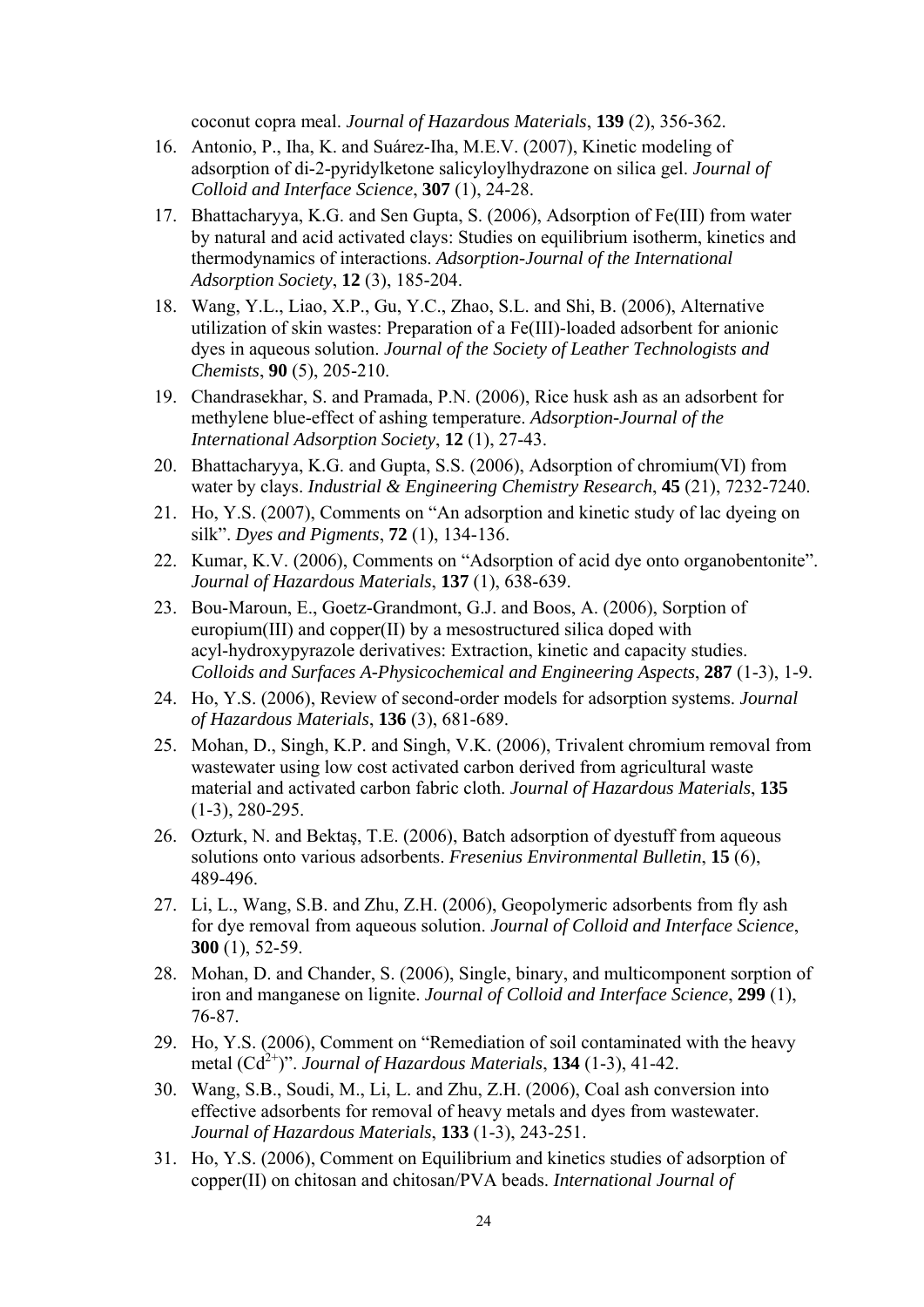*Biological Macromolecules*, **38** (2), 148-149.

- 32. Wan Ngah, W.S. (2006), Reply to comment of "Prof. Y.S. Ho" on [Int. J. Biol. Macromol. 34 (2004) 155–161]. *International Journal of Biological Macromolecules*, **38** (1), 77.
- 33. Bhattacharyya, K.G. and Gupta, S.S. (2006), Pb(II) uptake by kaolinite and montmorillonite in aqueous medium: Influence of acid activation of the clays. *Colloids and Surfaces A-Physicochemical and Engineering Aspects*, **277** (1-3), 191-200.
- 34. Öztürk, N. and Kavak, D. (2005), Adsorption of boron from aqueous solutions using fly ash: Batch and column studies. *Journal of Hazardous Materials*, **127** (1-3), 81-88.
- 35. Ho, Y.S. (2005), Comments on "Efficiency of membrane-sorption integrated processes". *Journal of Membrane Science*, **263** (1-2), 160-161.
- 36. Ho, Y.S. (2005), Comments on "Study on biosorption of Cr(VI) by *Mucor hiemalis*". *Biochemical Engineering Journal*, **26** (1), 82-83.
- 37. Ho, Y.S. (2005), Adsorption characteristics of zinc-cyanide complexes by waste brewery biomass. *Journal of Industrial and Engineering Chemistry*, **11** (3), 478-479.
- 38. Ho, Y.S. (2005), Comment on "Selective adsorption of tannins onto hide collagen fibres". *Science in China Series B-Chemistry*, **48** (2), 176.
- 39. Öztürk, N. and Bektaş, T.E. (2005), Reply to comment on "Nitrate removal from aqueous solution by adsorption onto various materials", by Y.S. Ho. *Journal of Hazardous Materials*, **120** (1-3), 277.
- 40. Wang, S.B., Zhu, Z.H., Coomes, A., Haghseresht, F. and Lu, G.Q. (2005), The physical and surface chemical characteristics of activated carbons and the adsorption of methylene blue from wastewater. *Journal of Colloid and Interface Science*, **284** (2), 440-446.
- 41. Ho, Y.S. (2005), Comment on "Nitrate removal from aqueous solution by adsorption onto various materials" by N. Öztürk, T.E. Bektaş. *Journal of Hazardous Materials*, **118** (1-3), 253-254.
- 42. Ho, Y.S. (2005), Comments on "Chitosan functionalized with 2[-bis-(pyridylmethyl) aminomethyl]4-methyl-6-formyl-phenol: Equilibrium and kinetics of copper(II) adsorption". *Polymer*, **46** (5), 1451-1452.
- 43. Ho, Y.S. (2005), Comment on "Adsorption of naphthalene on zeolite from aqueous solution" by C.F. Chang, C.Y. Chang, K.H. Chen, W.T. Tsai, J.L. Shie, Y.H. Chen. *Journal of Colloid and Interface Science*, **283** (1), 274-277.
- 44. Zheng, S.K., Yang, Z.F., Jo, D.H., Park, Y.H. and Ho, Y.S. (2005), Comment on "Removal of chlorophenols from groundwater by chitosan sorption". *Water Research*, **39** (1), 264-268.
- 45. Ho, Y.S. (2005), Comment on "Removal of heavy metals from aqueous solution by carbon nanotubes: adsorption equilibrium and kinetics" by Li, Y.H., Di, Z.C., Luan, Z. K., Ding, J., Zuo, H., Wu, X. Q., Xu, C. L. and Wu, D. H. *Journal of Environmental Sciences-China*, **17** (1), 175-176.
- 46. Ho, Y.S. (2004), Comment on "Sorption of basic dyes from aqueous solution by activated sludge" [J. Hazard. Mater. 108 (2004) 183–188]. *Journal of Hazardous Materials*, **114** (1-3), 241-245.
- 47. Bektaş, N., Ağım, B.A. and Kara, S. (2004), Kinetic and equilibrium studies in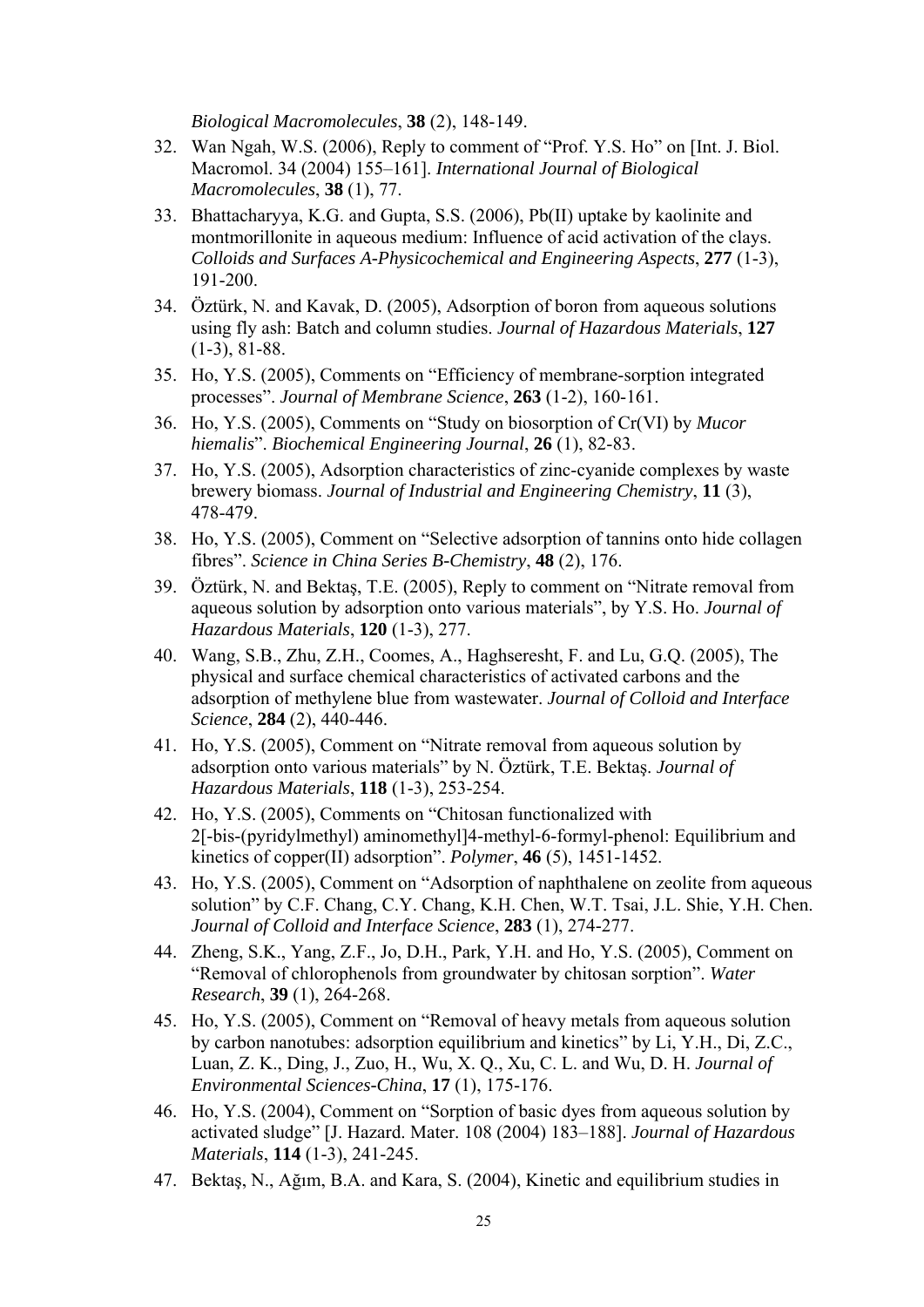removing lead ions from aqueous solutions by natural sepiolite. *Journal of Hazardous Materials*, **112** (1-2), 115-122.

- 48. Ho, Y.S. (2004), Comment on "Removal of copper from aqueous solution by aminated and protonated mesoporous aluminas: Kinetics and equilibrium," by S. Rengaraj, Y. Kim, C.K. Joo, and J. Yi. *Journal of Colloid and Interface Science*, **276** (1), 255-258.
- 49. Ho, Y.S. (2004), Comment on "Arsenic removal using mesoporous alumina prepared via a templating method". *Environmental Science & Technology*, **38** (11), 3214-3215.
- 50. Ho, Y.S. (2004), Comment on "Removal of heavy metal ions by modified sawdust of walnut" by Bulut, Y. and Tez, Z. *Fresenius Environmental Bulletin*, **13** (4), 370-373.
- 51. Yan, L.G., Shan, X.Q., Wen, B. and Zhang, S.Z. (2007), Effect of lead on the sorption of phenol onto montmorillonites and organo-montmorillonites. *Journal of Colloid and Interface Science*, **308** (1), 11-19.
- 52. Marungrueng, K. and Pavasant, P. (2006), Removal of basic dye (Astrazon Blue FGRL) using macroalga *Caulerpa lentillifera*. *Journal of Environmental Management*, **78** (3), 268-274.
- 53. Ho, Y.S. (2005), Comment on "Two-stage batch sorber design using second-order kinetic model for the sorption of metal complex dyes onto pine sawdust" by Özacar, M. and Şengýl, İ.A. *Biochemical Engineering Journal*, **23** (3), 291-292.
- 54. Huang, C.T. (2004), Removal of lead ions from aqueous solution by using tree fern. *M.Sc. Thesis*, Taipei Medical University, Taipei, Taiwan.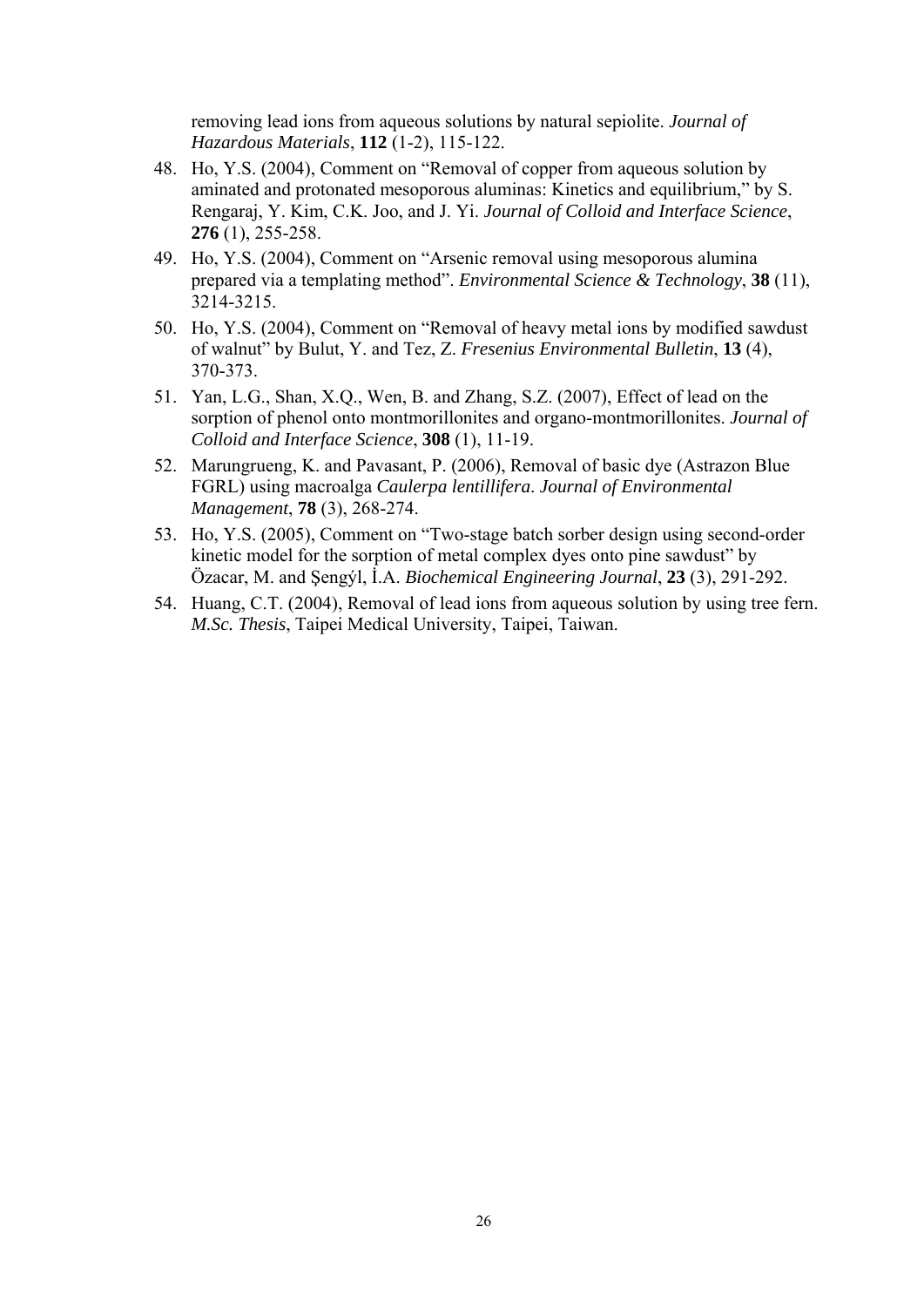### 參考論文(五)

**Ho, Y.S.**\*, Chiang, T.H. and Hsueh, Y.M. (2005), Removal of basic dye from aqueous solution using tree fern as a biosorbent. *Process Biochemistry*, **40** (1), 119-124. **(SCI)** 代表著作中文譯名:蛇木屑去除水溶液中鹼性染料之研究

Document type: Article Language: English Cited references: 23 Times cited: 47

Rank 1<sup>st</sup> in citation from 473 articles of *Process Biochemistry* (2005), Last data updates: 28 September 2007

Abstract: A batch sorption system using tree fern as biosorbent was investigated to remove Basic Red 13 from aqueous solutions. The system variables studied include sorbent particle size and temperature and results revealed the potential of tree fern, an agriculture product, as a low-cost sorbent. The Langmuir isotherm was found to represent the measured sorption data well. The dye sorption capacity of tree fern increased as the sorbent particle size decreased. Maximum saturated monolayer sorption capacity of tree fern for Basic Red 13 was 408 mg/g. Various thermodynamic parameters such as DeltaGdegrees, DeltaHdegrees and DeltaSdegrees were calculated indicating that this system was a spontaneous and endothennic process. (C) 2003 Elsevier Ltd. All rights reserved.

### **Subject Categories:**

Biochemistry & Molecular Biology: Impact Factor 2.008, 160/262 (2006) Biotechnology & Applied Microbiology: Impact Factor 2.008, 66/140 (2006) Chemical Engineering: Impact Factor 2.008, 10/110 (2006)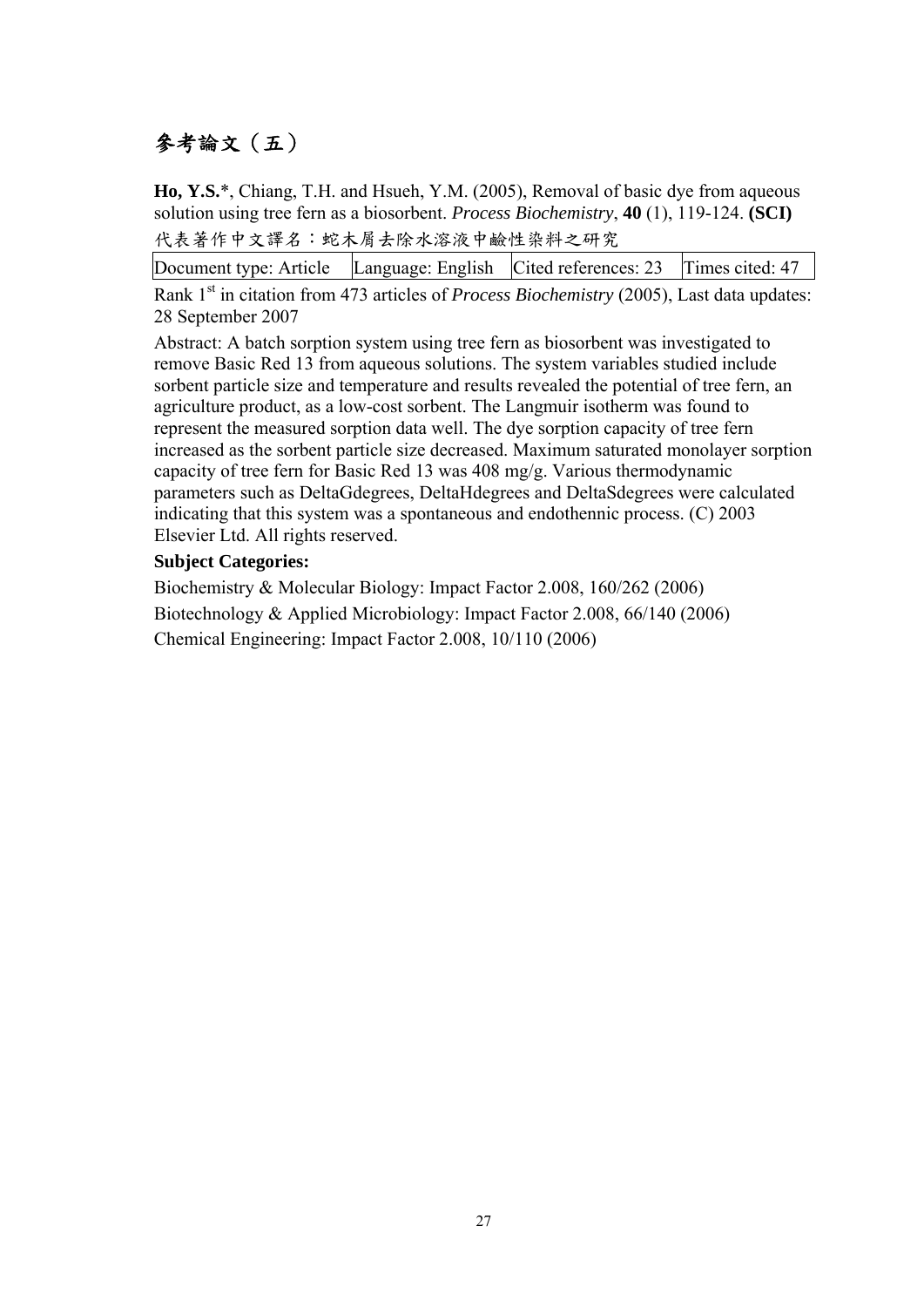- 1. Malkoc, E. and Nuhoglu, Y. (2007), Potential of tea factory waste for chromium(VI) removal from aqueous solutions: Thermodynamic and kinetic studies. *Separation and Purification Technology*. In press
- 2. Senthilkumar, R., Vijayaraghavan, K., Thilakavathi, M., Iyer, P.V.R. and Velan, M. (2006), Seaweeds for the remediation of wastewaters contaminated with zinc(II) ions. *Journal of Hazardous Materials*. In press
- 3. El-Khaiary, M.I. (2007), Kinetics and mechanism of adsorption of methylene blue from aqueous solution by nitric-acid treated water-hyacinth. *Journal of Hazardous Materials*, **147** (1-2), 28-36.
- 4. Kumar, K.V. and Porkodi, K. (2006), Relation between some two- and three-parameter isotherm models for the sorption of methylene blue onto lemon peel. *Journal of Hazardous Materials*, **138** (3), 633-635.
- 5. Pavan, F.A., Gushikem, Y., Mazzocato, A.C., Dias, S.L.P. and Lima, E.C. (2007), Statistical design of experiments as a tool for optimizing the batch conditions to methylene blue biosorption on yellow passion fruit and mandarin peels. *Dyes and Pigments*, **72** (2), 256-266.
- 6. Özer, A., Akkaya, G. and Turabik, M. (2006), The removal of Acid Red 274 from wastewater: Combined biosorption and biocoagulation with *Spirogyra rhizopus*. *Dyes and Pigments*, **71** (2), 83-89.
- 7. Biswas, K., Saha, S.K. and Ghosh, U.C. (2007), Adsorption of fluoride from aqueous solution by a synthetic Iron(III)-Aluminum(III) mixed oxide. *Industrial & Engineering Chemistry Research*, **46** (16), 5346-5356.
- 8. Hamdaoui, O. and Chiha, M. (2007), Removal of Methylene blue from aqueous solutions by wheat bran. *Acta Chimica Slovenica*, **54** (2), 407-418.
- 9. Ena, A., Carlozzi, P., Pushparaj, B., Paperi, R., Carnevale, S. and Sacchi, A. (2007), Ability of the aquatic fern Azolla to remove chemical oxygen demand and polyphenols from olive mill wastewater. *Grasas y Aceites*, **58** (1), 34-39.
- 10. Iscen, C.F., Kiran, I. and Ilhan, S. (2007), Biosorption of Reactive Black 5 dye by *Penicillium restrictum*: The kinetic study. *Journal of Hazardous Materials*, **143** (1-2), 335-340.
- 11. Hameed, B.H., Ahmad, A.L. and Latiff, K.N.A. (2007), Adsorption of basic dye (methylene blue) onto activated carbon prepared from rattan sawdust. *Dyes and Pigments*, **75** (1), 143-149.
- 12. Malkoc, E. and Nuhoglu, Y. (2007), Potential of tea factory waste for chromium(VI) removal from aqueous solutions: Thermodynamic and kinetic studies. *Separation and Purification Technology*, **54** (3), 291-298.
- 13. Tunali, S., Ozcan, A., Kaynak, Z., Ozcan, A.S. and Akar, T. (2007), Utilization of the *Phaseolus vulgaris* L. waste biomass for decolorization of the textile dye Acid Red 57: determination of equilibrium, kinetic and thermodynamic parameters. *Journal of Environmental Science and Health Part A-Toxic/Hazardous Substances & Environmental Engineering*, **42** (5), 591-600.
- 14. Senthilkumar, R., Vijayaraghavan, K., Thilakavathi, M., Iyer, P.V.R. and Velan, M. (2007), Application of seaweeds for the removal of lead from aqueous solution. *Biochemical Engineering Journal*, **33** (3), 211-216.
- 15. Harouna-Oumarou, H.A., Fauduet, H., Porte, C. and Ho, Y.S. (2007), Comparison of kinetic models for the aqueous solid-liquid extraction of Tilia sapwood in a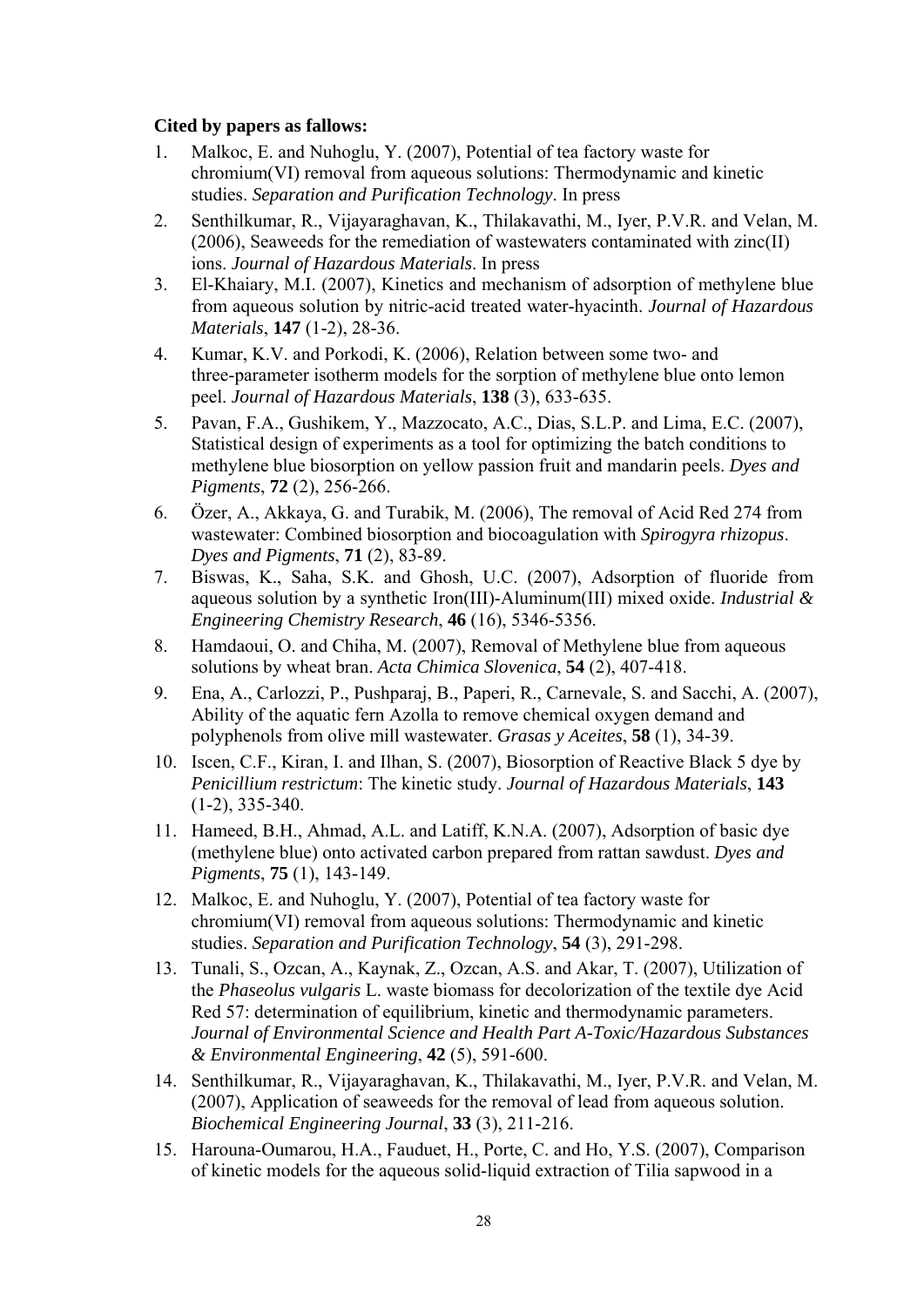continuous stirred tank reactor. *Chemical Engineering Communications*, **194** (4), 537-552.

- 16. Vijayaraghavan, K. and Yun, Y.S. (2007), Utilization of fermentation waste (*Corynebacterium glutamicum*) for biosorption of Reactive Black 5 from aqueous solution. *Journal of Hazardous Materials*, **141** (1), 45-52.
- 17. Lorenc-Grabowska, E. and Gryglewicz, G. (2007), Adsorption characteristics of Congo Red on coal-based mesoporous activated carbon. *Dyes and Pigments*, **74** (1), 34-40.
- 18. Ofomaja, A.E. and Ho, Y.S. (2007), Equilibrium sorption of anionic dye from aqueous solution by palm kernel fibre as sorbent. *Dyes and Pigments*, **74** (1), 60-66.
- 19. Ofomaja, A.E. (2007), Kinetics and mechanism of methylene blue sorption onto palm kernel fibre. *Process Biochemistry*, **42** (1), 16-24.
- 20. Başıbüyük, M., Savci, S., Keskinkan, O. and Cakmak, M.E. (2007), Investigation of a basic dye adsorption characteristics of a non-living submerged aquatic plant (Myriophyllum spicatum). *Asian Journal of Chemistry*, **19** (3), 1693-1702.
- 21. Keskinkan, O. (2006), Isotherm models for predicting the dye adsorption potential of coon tail (*Ceratophyllum demersum*) and water milfoil (*Myriophyllum spicatum*). *Adsorption Science & Technology*, **24** (4), 321-336.
- 22. Aloulou, F., Boufi, S. and Labidi, J. (2006), Modified cellulose fibres for adsorption of organic compound in aqueous solution. *Separation and Purification Technology*, **52** (2), 332-342.
- 23. Hamdaoui, O. (2006), Dynamic sorption of methylene blue by cedar sawdust and crushed brick in fixed bed columns. *Journal of Hazardous Materials*, **138** (2), 293-303.
- 24. Kumar, K.V. and Porkodi, K. (2006), Relation between some two- and three-parameter isotherm models for the sorption of methylene blue onto lemon peel. *Journal of Hazardous Materials*, **138** (3), 633-635.
- 25. Doğan, M., Alkan, M., Demirbaş, Ö., Özdemir, Y. and Özmetin, C. (2006), Adsorption kinetics of maxilon blue GRL onto sepiolite from aqueous solutions. *Chemical Engineering Journal*, **124** (1-3), 89-101.
- 26. Inbaraj, B.S., Chien, J.T., Ho, G.H., Yang, J. and Chen, B.H. (2006), Equilibrium and kinetic studies on sorption of basic dyes by a natural biopolymer poly(gamma-glutamic acid). *Biochemical Engineering Journal*, **31** (3), 204-215.
- 27. Padmesh, T.V.N., Vijayaraghavan, K., Sekaran, G. and Velan, M. (2006), Application of *Azolla rongpong* on biosorption of Acid Red 88, Acid Green 3, Acid Orange 7 and Acid Blue 15 from synthetic solutions. *Chemical Engineering Journal*, **121** (1), 55-63.
- 28. Karadag, D., Koc, Y., Turan, M. and Armagan, B. (2006), Removal of ammonium ion from aqueous solution using natural Turkish clinoptilolite. *Journal of Hazardous Materials*, **136** (3), 604-609.
- 29. Ho, Y.S. (2006), Review of second-order models for adsorption systems. *Journal of Hazardous Materials*, **136** (3), 681-689.
- 30. Senthilkumar, R., Vijayaraghavan, K., Thilakavathi, M., Iyer, P.V.R. and Velan, M. (2006), Seaweeds for the remediation of wastewaters contaminated with zinc(II) ions. *Journal of Hazardous Materials*, **136** (3), 791-799.
- 31. Senthilkumaar, S., Kalaamani, P. and Subburaam, C.V. (2006), Liquid phase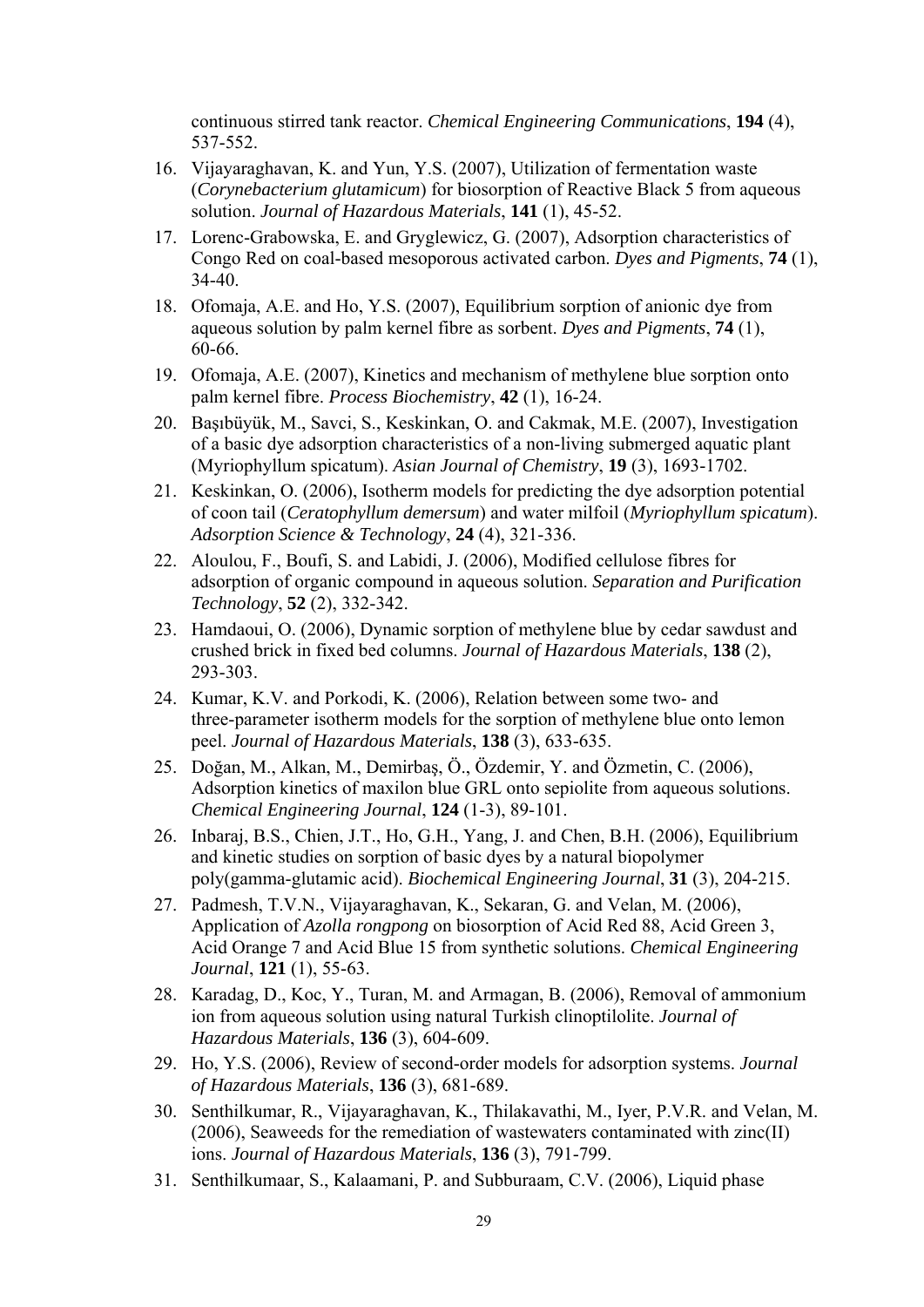adsorption of Crystal violet onto activated carbons derived from male flowers of coconut tree. *Journal of Hazardous Materials*, **136** (3), 800-808.

- 32. Kusuktham, B. (2006), Preparation of interpenetrating polymer network gel beads for dye absorption. *Journal of Applied Polymer Science*, **102** (2), 1585-1591.
- 33. Özer, A., Akkaya, G. and Turabik, M. (2006), Biosorption of Acid Blue 290 (AB 290) and Acid Blue 324 (AB 324) dyes on *Spirogyra rhizopus*. *Journal of Hazardous Materials*, **135** (1-3), 355-364.
- 34. Mohanty, K., Naidu, J.T., Meikap, B.C. and Biswas, M.N. (2006), Removal of crystal violet from wastewater by activated carbons prepared from rice husk. *Industrial & Engineering Chemistry Research*, **45** (14), 5165-5171.
- 35. Inbaraj, B.S., Sridharan, R., Nandhakumar, V. and Sulochana, N. (2006), Sorption of mercury(II) by an adsorbent derived from fruit shell of *Terminalia catappa*. *Journal of the Indian Chemical Society*, **83** (5), 446-452.
- 36. Crini, G. (2006), Non-conventional low-cost adsorbents for dye removal: A review. *Bioresource Technology*, **97** (9), 1061-1085.
- 37. Boufi, S. and Belgacem, M.N. (2006), Modified cellulose fibres for adsorption of dissolved organic solutes. *Cellulose*, **13** (1), 81-94.
- 38. Kumar, K.V. and Sivanesan, S. (2006), Isotherm parameters for basic dyes onto activated carbon: Comparison of linear and non-linear method. *Journal of Hazardous Materials*, **129** (1-3), 147-150.
- 39. Klimiuk, E., Gusiatin, Z. and Kabardo, K. (2006), The effectiveness of surfactants adsorption onto chitin and dye-modified chitin. *Polish Journal of Environmental Studies*, **15** (1), 95-104.
- 40. Inbaraj, B.S. and Sulochana, N. (2005), Use of jackfruit peel carbon (JPC) for adsorption of rhodamine-B, a basic dye from aqueous solution. *Indian Journal of Chemical Technology*, **13** (1), 17-23.
- 41. Ho, Y.S. (2006), Second-order kinetic model for the sorption of cadmium onto tree fern: A comparison of linear and non-linear methods. *Water Research*, **40** (1), 119-125.
- 42. Kahraman, S. and Yalcin, P. (2005), Removal of dyes from aqueous solution using various agricultural wastes as biosorbent. *Fresenius Environmental Bulletin*, **14** (12B), 1196-1201.
- 43. Akkaya, G. and Özer, A. (2005), Biosorption of Acid Red 274 (AR 274) on *Dicranella varia*: Determination of equilibrium and kinetic model parameters. *Process Biochemistry*, **40** (11), 3559-3568.
- 44. Özer, A., Akkaya, G. and Turabik, M. (2005), The biosorption of Acid Red 337 and Acid Blue 324 on *Enteromorpha prolifera*: The application of nonlinear regression analysis to dye biosorption. *Chemical Engineering Journal*, **112** (1-3): 181-190.
- 45. Ho, Y.S., Chiu, W.T. and Wang, C.C. (2005), Regression analysis for the sorption isotherms of basic dyes on sugarcane dust. *Bioresource Technology*, **96** (11), 1285-1291.
- 46. Özer, A., Akkaya, G. and Turabik, M. (2006), The removal of Acid Red 274 from wastewater: Combined biosorption and biocoagulation with *Spirogyra rhizopus*. *Dyes and Pigments*, **71** (2), 83-89.
- 47. Özcan, A.S., Erdem, B. and Özcan, A. (2004), Adsorption of Acid Blue 193 from aqueous solutions onto Na–bentonite and DTMA–bentonite. *Journal of Colloid*